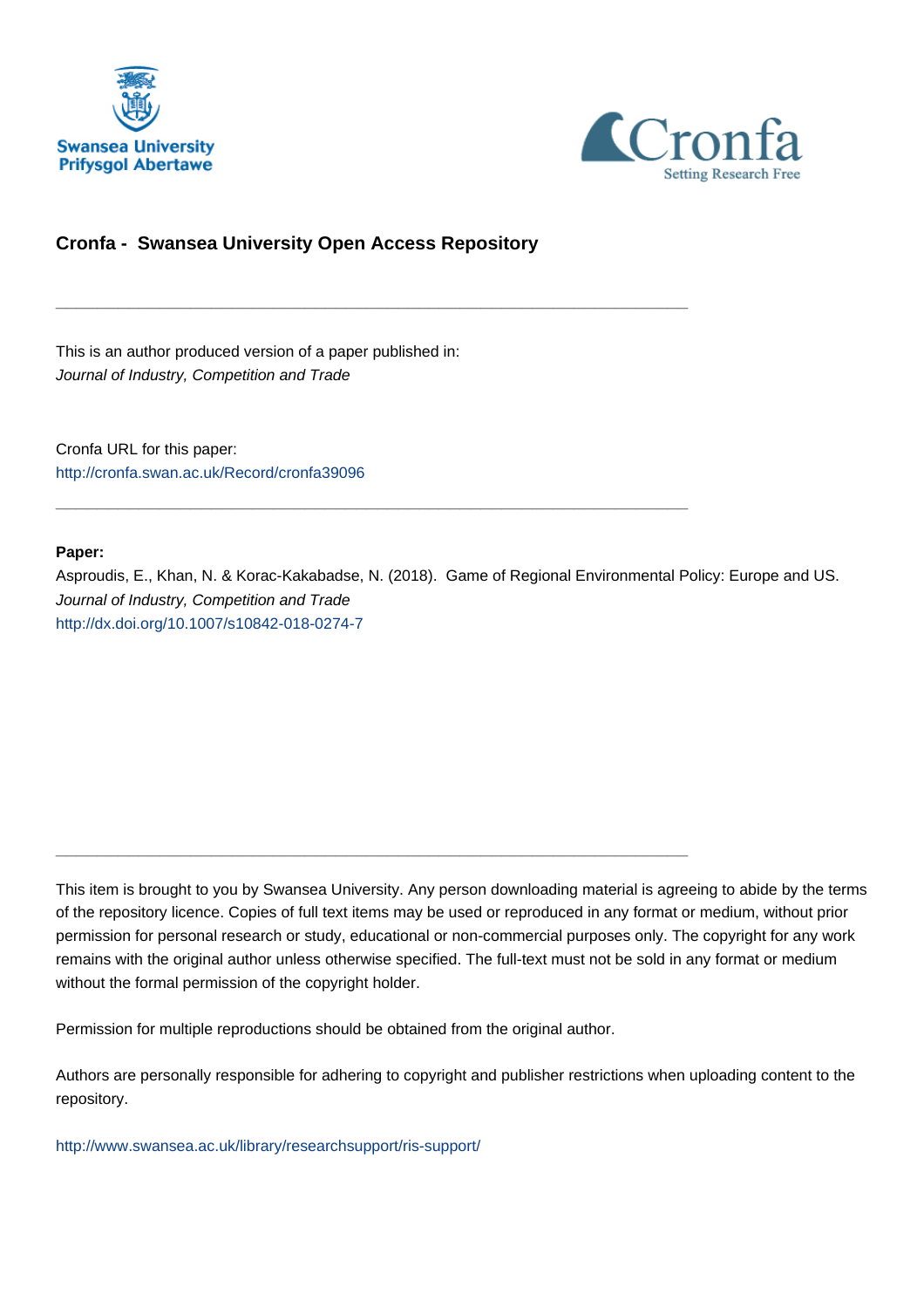# Game of Regional Environmental Policy: Europe and US

Elias Asproudis $<sup>1</sup>$ </sup>

University of Swansea

Nadeem Khan<sup>2</sup>

University of Reading

Nada Korac-Kakabadse<sup>3</sup>

University of Reading

### **Abstract**

We analyse a different timing implementation of environmental regulation and compare the effects on the markets from a policy innovation perspective. The paper addresses the question: Should a regulator try to commit to a policy (ex-ante regulation) or rather adapt its policy to a firm's decisions (ex-post)? The findings are of interest towards improving regulatory effectiveness and economics efficiencies, e.g. for the transatlantic regional relationship between EU and USA. Our findings highlight differences in policy timing between markets may be harmful. The transatlantic regulators should consider the timing of the policy innovation for the achievement of mutual benefits.

keywords: regulation; policy innovation; timing, transatlantic agreement

**.** 

<sup>1</sup> University of Swansea, School of Management, Department of Economics, Bay Campus, Fabian Way, Swansea, SA1 8EN United Kingdom. Email: Ilias.Asproudis@swansea.ac.uk

<sup>&</sup>lt;sup>2</sup> Henley Business School, University of Reading, United Kingdom. e-mail: nadeem.khan@henley.ac.uk

<sup>&</sup>lt;sup>3</sup> Henley Business School, University of Reading, United Kingdom. e-mail: n.kakabadse@henley.ac.uk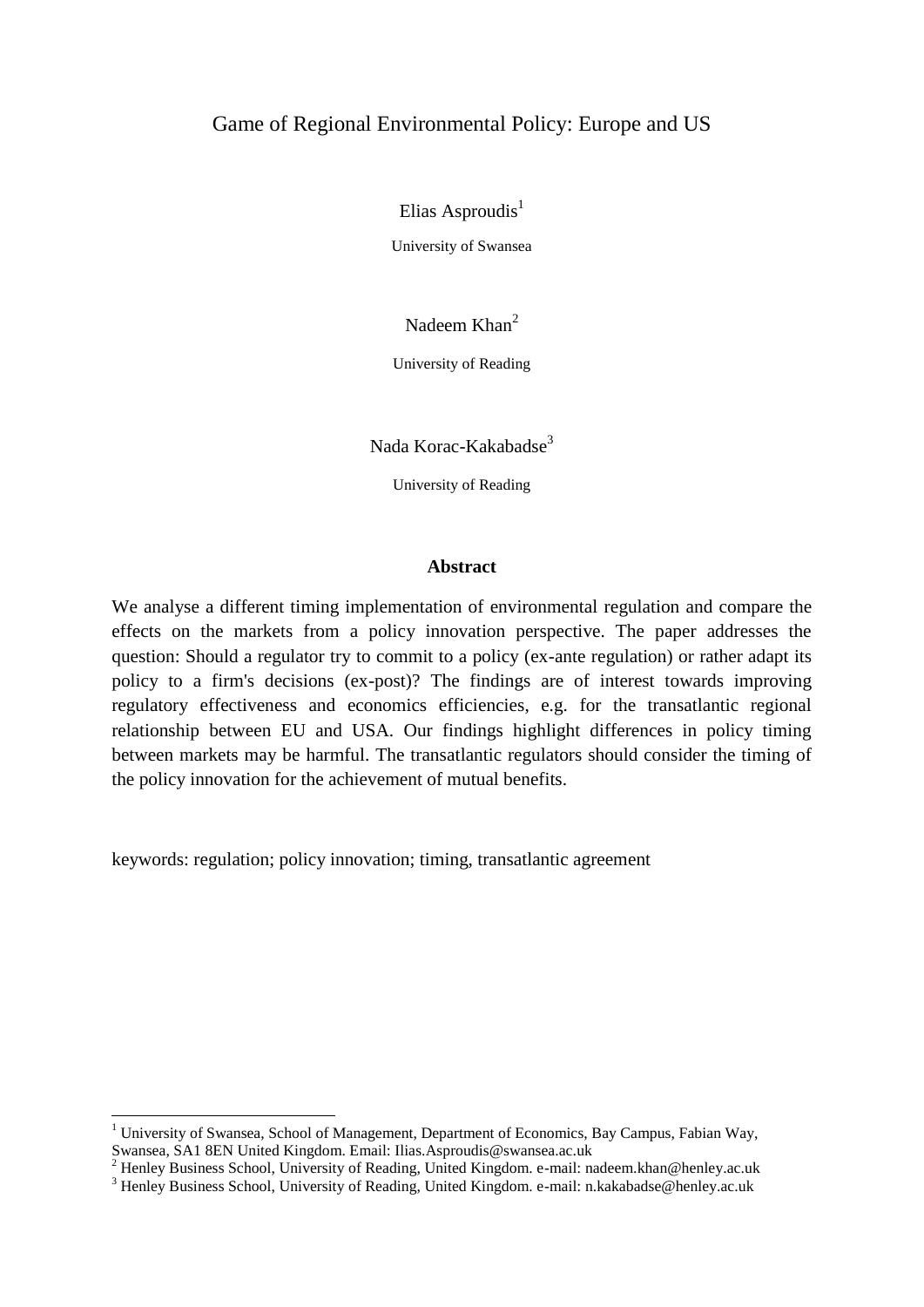# Game of Regional Environmental Policy: Europe and US

February 8, 2018

### Abstract

We analyse a different timing implementation of environmental regulation and compare the effects on the markets from a policy innovation perspective. The paper addresses the question: Should a regulator try to commit to a policy (ex-ante regulation) or rather adapt its policy to a firm's decisions (ex-post)? The findings are of interest towards improving regulatory effectiveness and economics efficiencies, e.g. for the transatlantic regional relationship between EU and USA. Our findings highlight differences in policy timing between markets may be harmful. The transatlantic regulators should consider the timing of the policy innovation for the achievement of mutual benefits.

keywords: regulation; policy innovation; timing, transatlantic agreement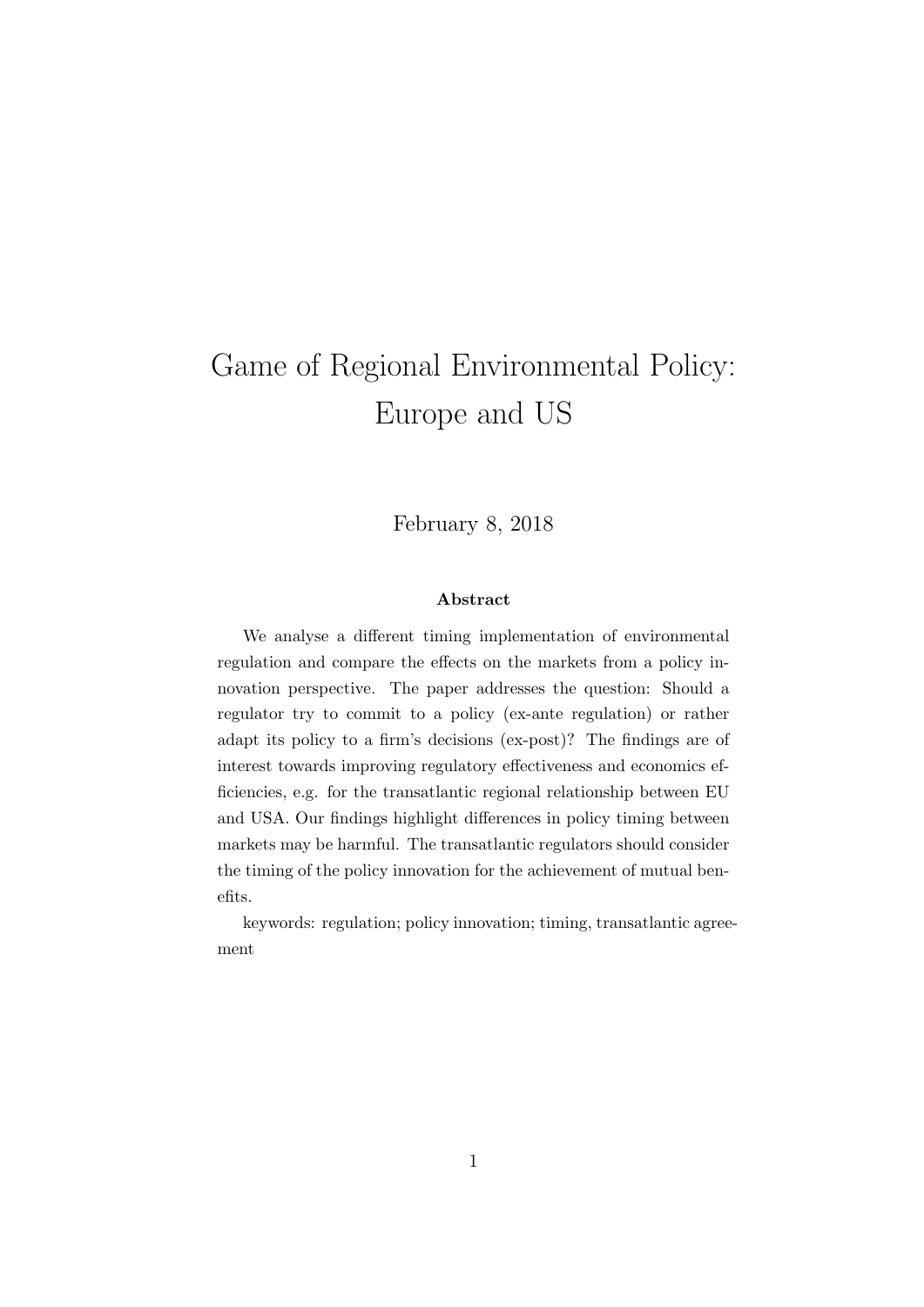# 1 Introduction

Environmental impact is a central priority concern of the advanced market regulators, in their policy development and decision making (e.g. Hiriart et al., 2004; Kolstad, et al., 1990; Innes and Bial, 2002; Puller, 2006). Economic modelling attempts to account for externalities in optimising between alone and combined ex-ante and ex-post regulatory effects. However, inefficiencies such as disclosure of private information or negligence about the level of harm, indicate a dynamic relationship between ex-ante / ex-post regulation and firm / regulator (see for example Shavell, 1984).

In this spirit, a number of studies have been focus on the case of the expost versus ex-ante (for some representative studies see Shavell, 1984; Kolstad et al., 1990; Hiriart et al., 2004). Mainly these papers have focus on the case where ex-ante regulation aims to regulate before the existence of possible externalities (damages) and ex-post regulation aims to the correction of the damage or possible externalities. They have introduced the threat of suit or penalty in the ex-post case for the firms for the damage that they caused. Moreover, these studies aim to to choose the less costly policy regulation (Kolstad et al., 1990) and they conclude that a joint ex-post and ex-ante policy is the most often case. Furthermore, the regulator's decision is based on the expected sum of the cost care and harm done (e.g. Shavell, 1984). However, in our paper we compare the two policy timing cases and we focus on the impact of each case on the level of the anti-pollution technology as well as on the imperfect competition issue. Our paper contrary to Shavell (1984) and Kolstad et al., (1990) explores a model where both regulator and firms have perfect information and there is not uncertainty. Therefore, like in Innes and Bial (2002) we assume a welfare maximising government where the social welfare and the regulator's decision is based on the consumer surplus, producer surplus and the level of the environmental damage.

Much of the extant literature isolates the public policy effects to technological diffusion (Jaffe and Stavins, 1995) or narrow economic impacts of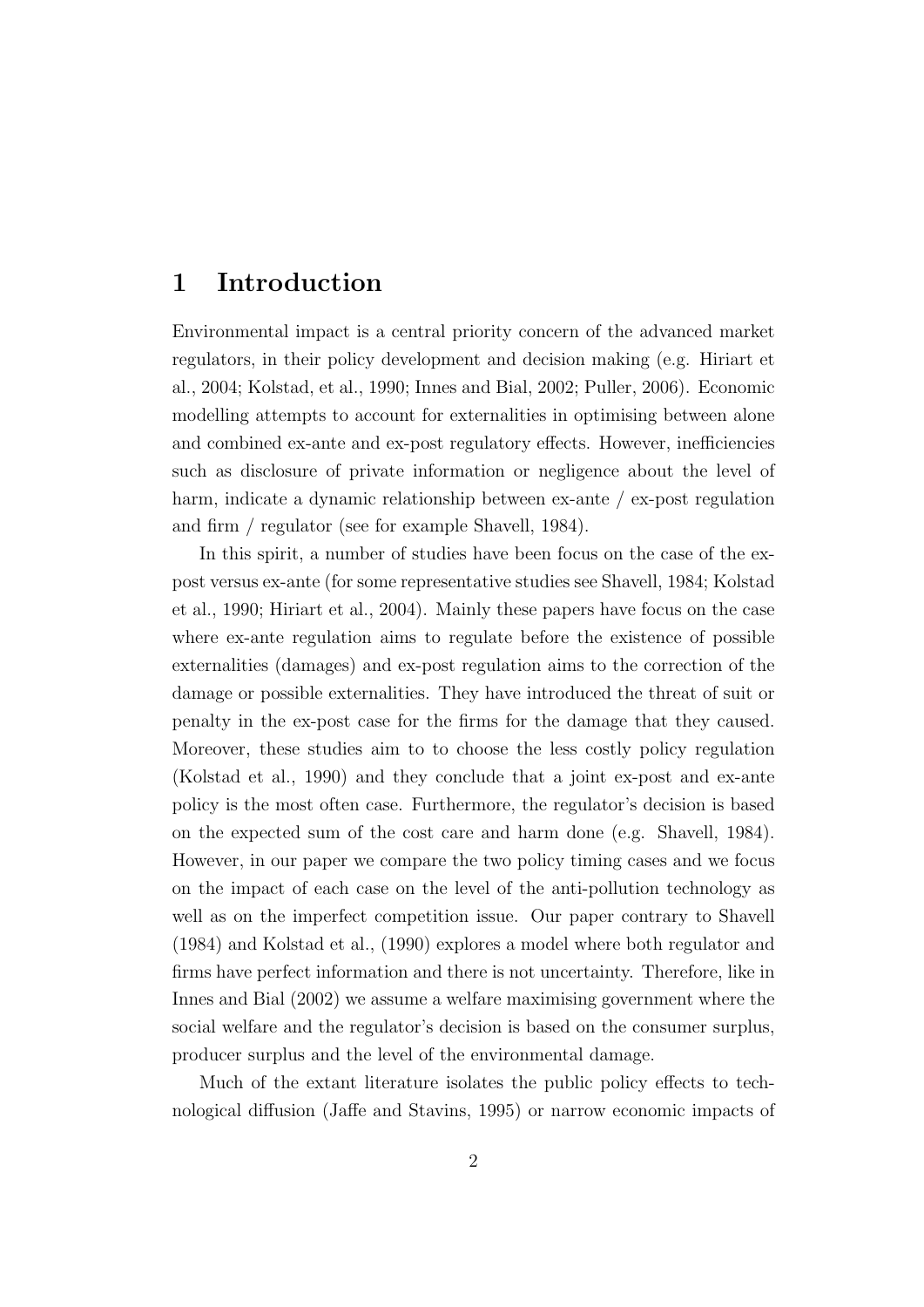policy on firm productivity, labour and other fragmented growth factors as performance (Berman and Bui, 2001). In reality, the decision to invest in green anti-pollution technology emerges where regulator and firm have varied market powers within imperfect competition, yielding mixed results for the regulator, firm and environment (Shadbegian and Gray, 2006). Further, the domestic market model and its competitive structures (Montero, 2002) impact beyond borders (Tobey, 1990) where different governance models may affect each other cross-nationally (Holzinger et al., 2008; Conyon et al., 2011). Hence, the issue of environment needs to be understood as a complementary, longer term and regional international regulatory issue (Goulder and Mathai, 2000; Flores et al., 2013) that practically affects diverse stakeholders (Freeman et al., 2007).

Requate's (2005a: 181:188) analysis of existing models and their features notes limitations of policy instruments and concludes a gap in modelling for ex-ante/ex-post timing of regulatory behaviour. The shortcoming is a lack of attention to the output market ... 'it is necessary to account for firm decision on output' (Requate, 2005a:193). Thus, the authors of this paper consider both regulator and firm where, '...this basically boils down to the question about who is the first to move, the regulator or firm?' (Requate, 2005a:179).

The paper focus is from a regulatory perspective and contributes to a gap in environmental policy research that focuses on modelling the timing of decisions between the regulator (Governmental authority) and the firm (Parry et al., 2003; Requate, 2005a). We address an interesting question: Should a regulator commit to a policy (ex-ante) or rather adapt its policy to a firm's decisions (ex-post)? This is of particular importance in cases of market power, where the timing of the regulatory decisions will alter a firm's strategic incentives. Particularly, the ex-ante regulation would allow policy to lead market innovation in contrast with the ex-post regulation where the regulator will allow firms to innovate and then he sets the regulatory standards. In our modelling, we outline the monopoly and oligopoly case as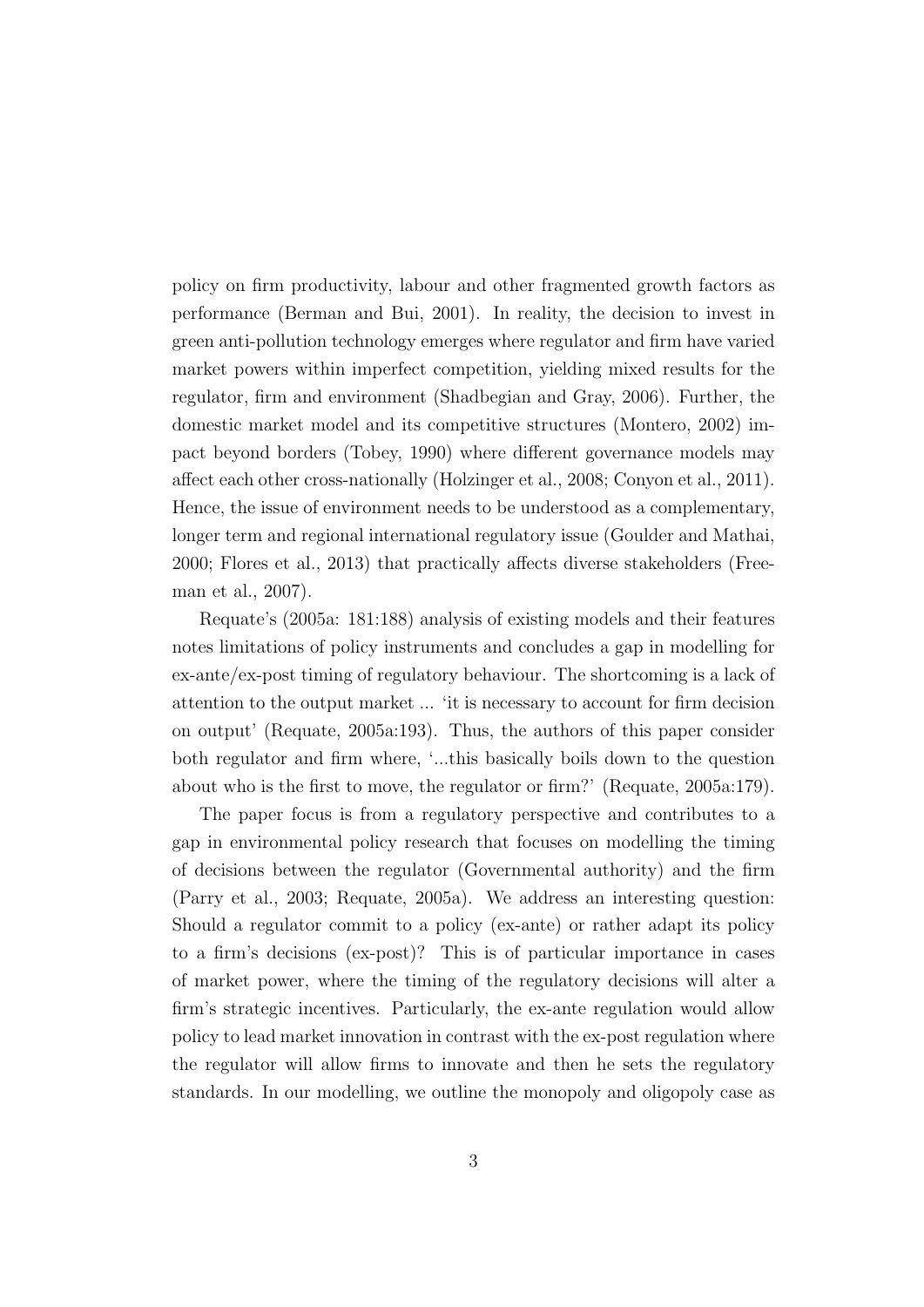important cases of market power (for similar approaches see Innes and Bial, 2002 and Puller, 2006) .Specifically we aim to analyse the economic effects arising from the market power under the existence of negative externalities, technological choice and alternative policy timing for which there is a gap in the literature and which is important from a policy making perspective.

Our paper differs from previous studies with respect to the characteristics of the model and to the way that the regulator could prioritize the environmental protection in the political agenda. Specifically, we introduce a weight in the social welfare equation which represents the priority that the regulator could give to his political agenda in favour of the environmental protection and against to the producer surplus (and vice versa). Also, we assume decreasing returns to scale and a spectrum of possible technologies available to the firms which (directly) are not connected with the level of the production. Furthermore, we compare two different cases of market power (monopoly and oligopoly) and we conclude that the market structure should be taken into account by the regulator in order to design the timing of the policy. Our results have implications for the timing of the policy regulation.

Timing of the policy is an important issue which has been analysed and modelled from different perspectives (Van den Bergh, 2013; Bibas et al. 2015). Following these frameworks, we focus on the environmental antipollution technology under the presence of regulator and firms. We analyse two possible cases with respect to the timing of the decisions. In the first case, ex-ante model, the regulator decides for the environmental technology before the firm's decision for the production level. Hence, the government is committed to an environmental policy and sets the level of environmental friendly technology. This describes the case where the regulator uses command and control policy as efficiency standards (e.g. emissions per unit of output) that can only be met by a single and/or specific technology (for pollution standards see for example Helfand, 1991) – as exemplified in recent government policy towards U.K. diesel cars in major cities. In the second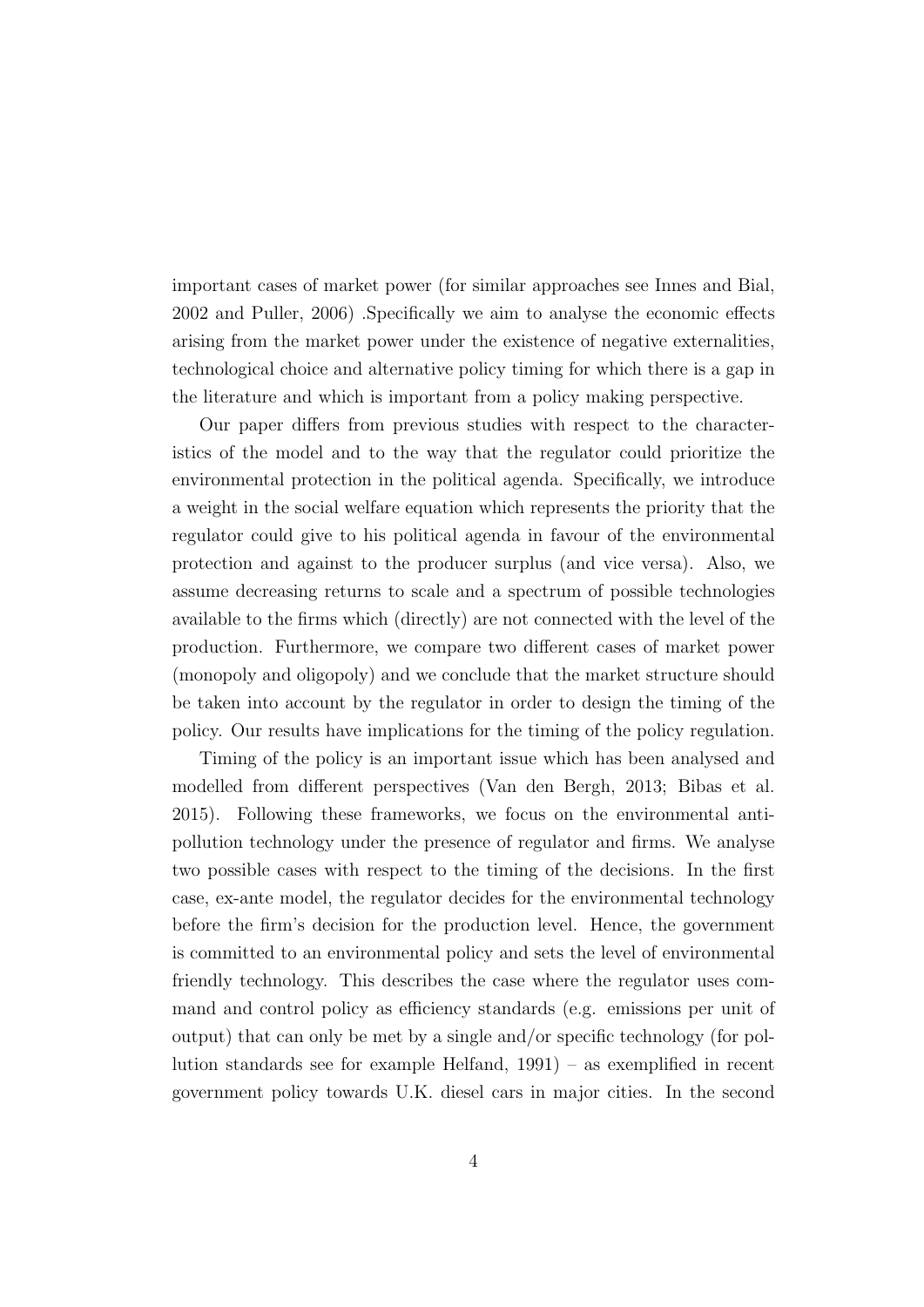case, ex post model, the firm decides for the output and then the regulator sets the level of the new anti-pollution technology. In such case, the firm is innovative e.g. fracking for oil or industry emissions  $CO<sub>2</sub>$  taxation; and the government adopts a reactive quick response to issues of harm as negative externalities in the market (see Denicolo, 1999 and Requate, 2005b).

By using a simple game theory model, we analyse how divergences between regulator / firm timing, when enforcing and/or implementing environmental regulation, can impact on social welfare and firm economic strategy and efficiency. The theoretical results highlight implications for market efficiencies and environmental effectiveness. In consideration, our findings have practical application to international trade treaties such as the transatlantic regional relationship/negotiations between EU and USA where different policy timings are observed (e.g. Vogel, 2003). More recently, for the case of U.K. Brexit negotiations with the European Union.

The game and its analysis can be summarized as: There is a social welfare maximizing regulator who attaches a weight (or priority) to consumer and producer surplus and therefore faces a trade-off between the benefits of output production and its negative externality. The regulator's weight on each is exogenously given and not part of a broader political process. A firm faces a demand for its product and decides its profit-maximizing output level subject to (i) existing regulation (ex-ante scenario) or ii) expected regulation (ex-post scenario). There is no uncertainty and the game is solved by backward induction to find the SPNE. The analysis discusses comparative statics and varies the market structure (monopoly, oligopoly).

Under the monopoly case, in the ex-ante case the regulator will incentivise reduced environmental damage through policy. If the size of the market is relatively large, the regulator will strongly prioritize environmental protection in order to achieve higher social welfare. Moreover, there is a U-shape relation between the social welfare and the level of the weight/priority that the regulator attaches to the surpluses. Hence, the regulator should strongly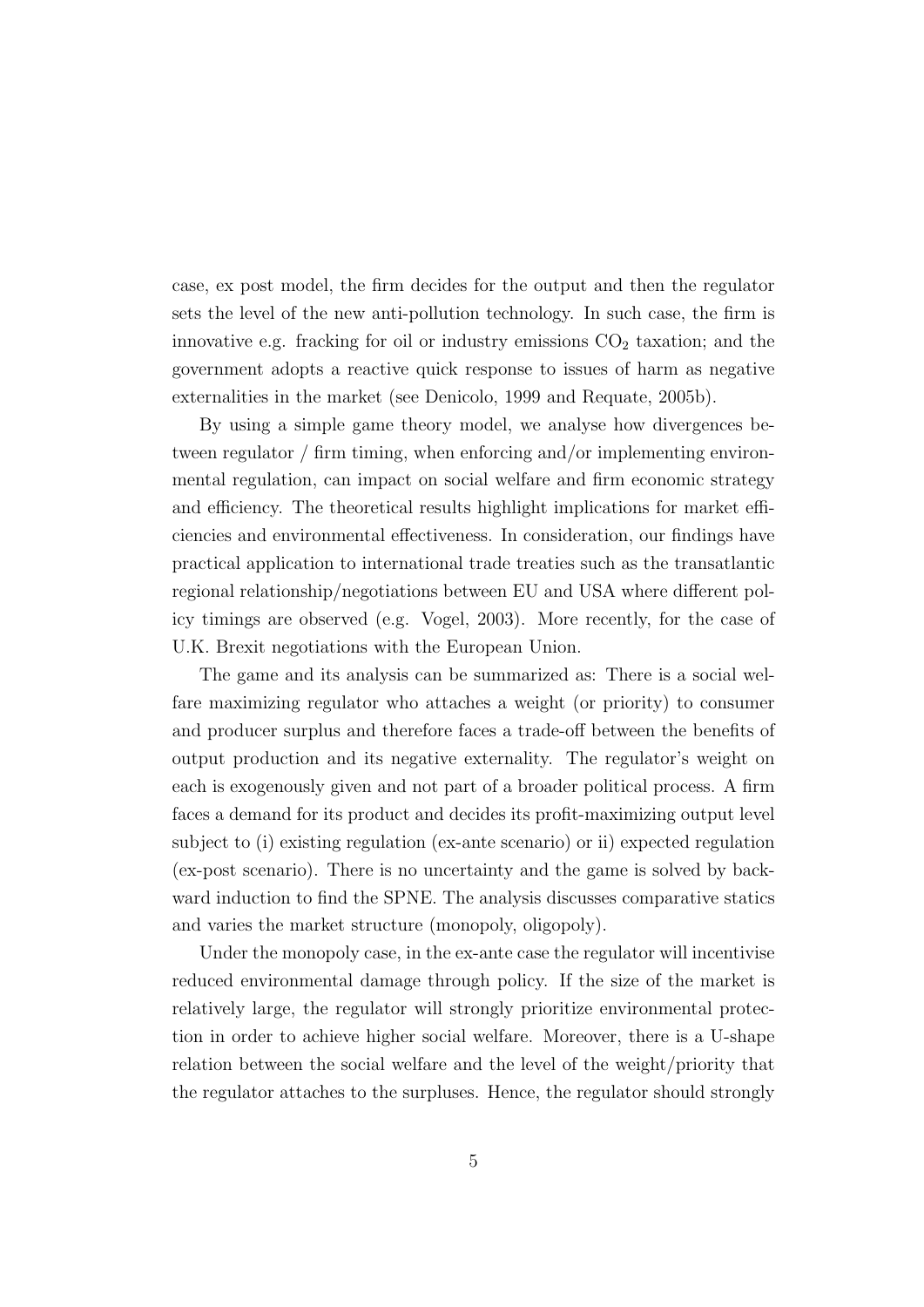prioritize the environmental protection (and against to the producer surplus) in the poltical agenda in order to reach higher social welfare. Additionally, in the ex-ante case the anti-pollution technology is more environmentally friendly but more expensive compared with the ex-post case. Furthermore, firm will have lower profit but higher production level, compared with expost case in which early adopter firm will have higher profit. An important difference of the monopoly with the oligopoly market is that in the later market the level of the damage parameter determines if the technology is more or less environmental friendly under the ex-ante compared with the ex-post regulation. In other words, the market structure is an important factor to determine the regulator's decision with respect to the timing of the policy. The different timing of the policy for decisions may drive to economic asymmetries within the firms in industry and between two countries/economies, influencing loss of competitive power and reduction of the global (or common) market share.

Simply, leading firms under the ex-post case will have greater "benefits" and gains rather than under the ex-ante case, which may be an important reason for possible unstable and unsustainable policy agreement between countries and in international firms partnerships or mergers.

From a regulatory policy perspective we argue that it is essential to critically examine the diversity effect of the policy timing in order to achieve common policy effects between different countries/partnerships which may better drive towards more sustainable win-win situations promoting common and shared bilateral benefits.

The remainder of this paper is structured as follows: The proceeding section analyses policy innovation diversity and the transatlantic regional relationship between EU and USA. Next, the set up of the basic two-stage model is explained as firm/regulator and solved for the monopoly case. The comparison of the results is included before, robustness checking of the basic model, with an extension i.e. the case of oligopolistic competition. Finally,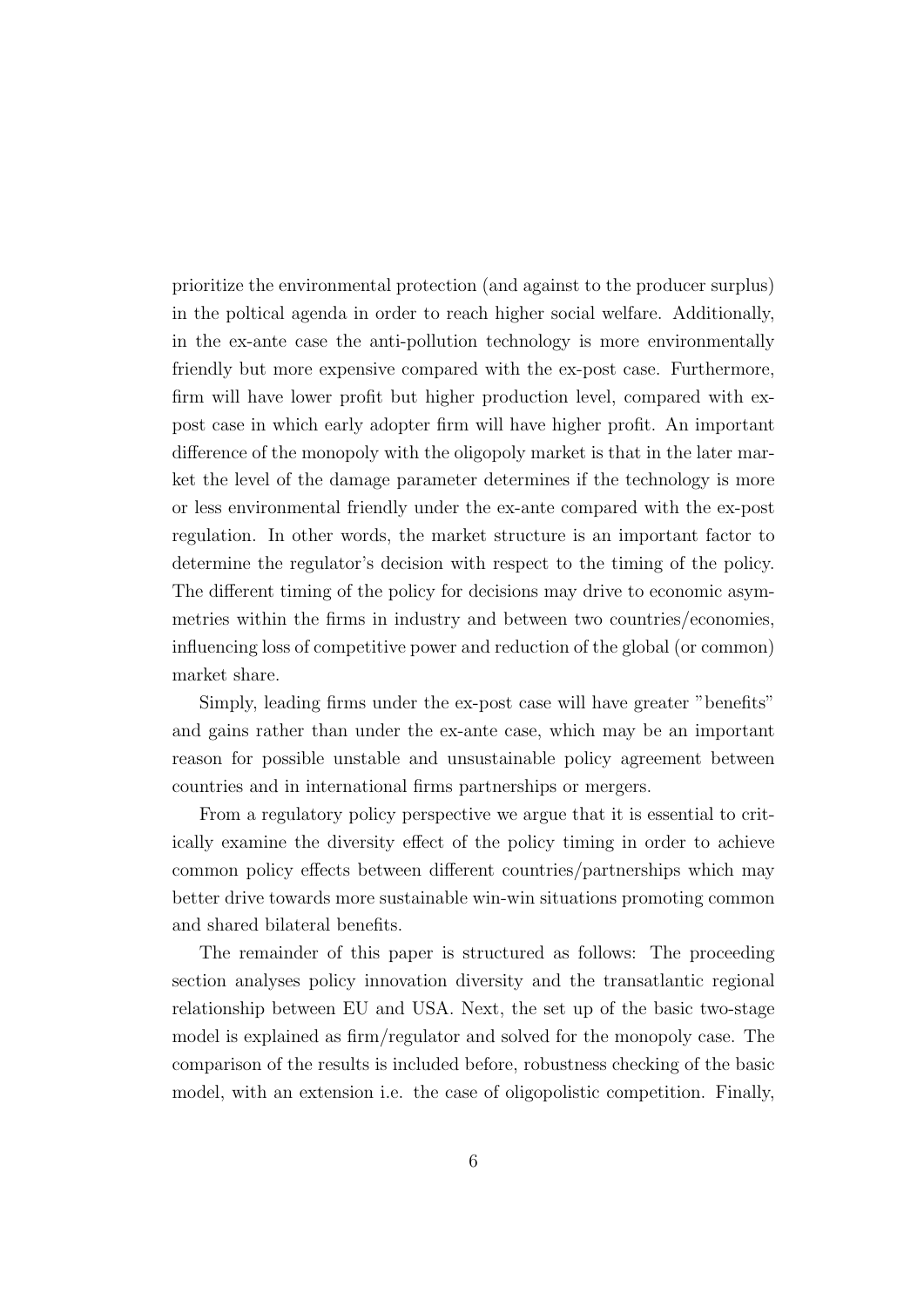the discussion and conclusion considers the regulatory perspective of policy timing, whilst calling for further competitive industry level studies to support our findings.

# 2 E.U. and U.S. Federal Relations

The transatlantic regional agreement/negotiations is used as an illustration or example where the results from the theoretical model can be useful for these type of international policy and economic agreements. Therefore, this section includes the necessary information for the transatlantic relations which are helpful for the reader to understand the relation between the theoretical model and the transatlantic regional relation.

The U.S. and Europe have direct investments of  $$3.7tn/ \epsilon 2.8tn$  in each other with bilateral trade amounting to  $2.7 \text{m}/\epsilon 2.0 \text{m}$  per day (High Level Work Group, 2013). The Transatlantic economy, valued at \$5tn, accounts for forty percent of global G.D.P. by purchasing power; thirty percent of world trade; and more than fourteen million interdependent jobs (Hamilton and Quinlan, 2011). Most recently, official negotiations have resumed on the Transatlantic Trade and Investment Partnership (T.T.I.P.) which on completion will be the biggest trade deal in the history of the world. Most recently a 15th round of negotiations took place during 3rd-7th October 2016 in New York.

The current delicate global growth of 2.5% is led by Asia (United Nations, 2012) whilst Europe and U.S. have stabilised from the shock of the transatlantic crisis (van Essen et al. 2013). There has been an excessive reliance in recent decades on overleveraged financial markets (Kakabadse and Kakabadse, 2012) in favour of the shareholder model (Friedman, 1962) which is due a capitalistic rebalance in support of its wider stakeholders (Freeman et al. 2007). The U.S. / European bilateral circumstance represents a call for new multi-level business / socio- technological models (Flores et al. 2013;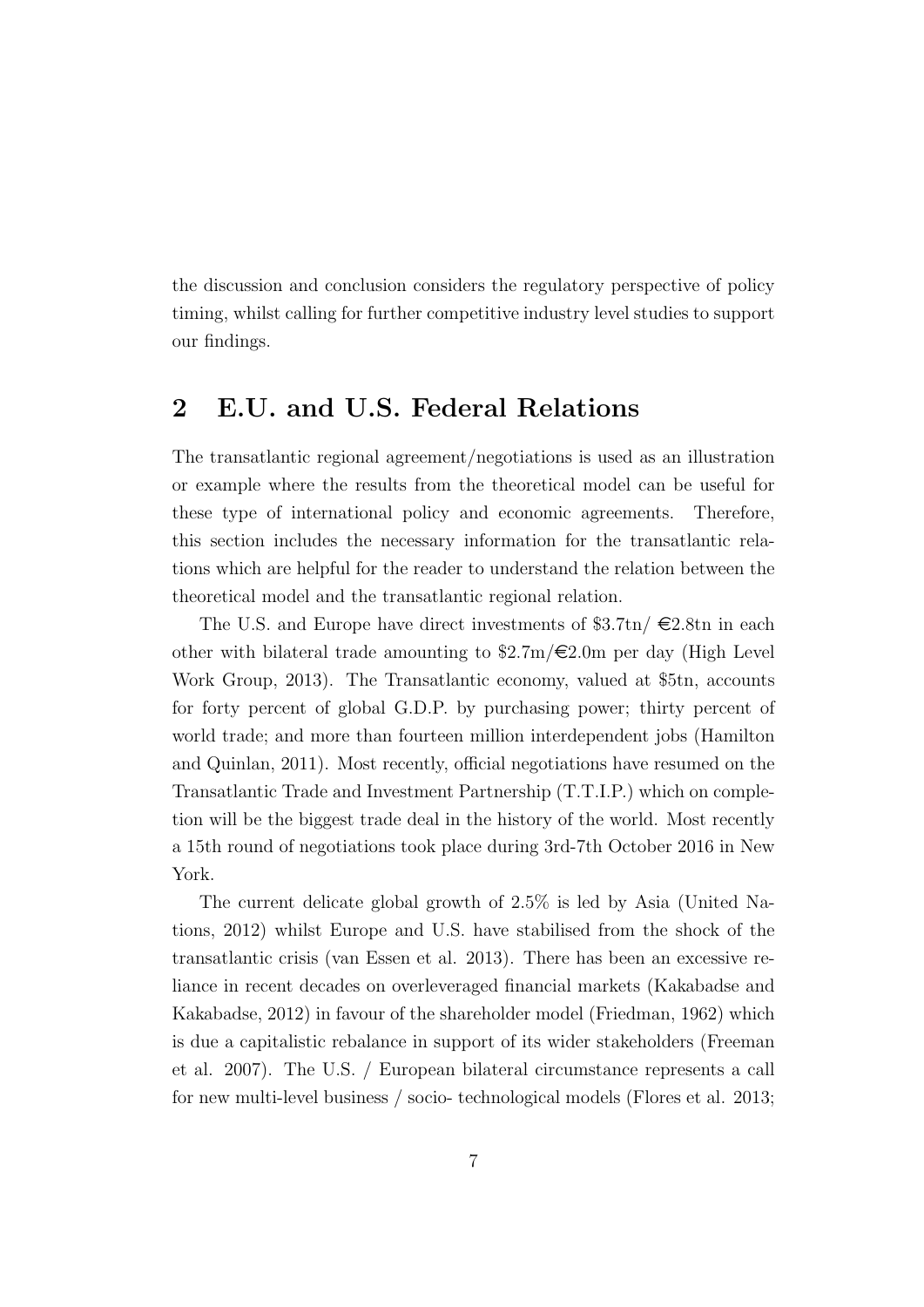Onetti et al. 2012) and regulatory governance regimes (Conyon et al. 2011). As this is not an isolated phenomenon, the crafting of innovative policies and agendas is best understood by comparing and contrasting the federal structures and stakeholders of these advanced regulatory regional economies (Baldwin, 2011).

In this respect, scholars of comparative governance (van Essen et al. 2013; Aguilera and Jackson, 2003) environmental and consumer regulation (Vogel, 2003); federal fiscal structures (Henning and Kessler, 2012); lobbying (Coen, 1999); corporate social responsibility (Matten and Moon, 2008); and even organisational scandals (Soltani, 2013) debate the salient diversity / convergence between the Continental European and neo-liberal Anglo-American capitalistic models (Kakabadse et al. 2013). The notion of European integration and globalisation (Farazmand, 1999) are often differently understood by national policy makers within the supranational entity of Europe (Hay and Rosamond, 2002). Thus the need remains to harmonise multi-level diversity (Borzel and Risse, 2000) between society, institutions and businesses (Shaffer, 1995) for mutual benefit and common good.

Our paper proceeds by engaging a policy innovation lens to compare and contrast the U.S. and European markets and their stakeholders. Noting cyclical irregularities, we focus attention on policy timing between regulator (Government) and firms within each market across the regions. To achieve balance as common good, there is a need to understand the diversity and synchronise this so that policy outcome impacts can be mutually most effective. We engage a two stages game under two different scenarios to model the behavioural conflict, co-operation and trade-offs between players at the regional level. The emerging findings from our unique conceptualisation of regulatory structures and stakeholders are used to make recommendations that could harmonise or improve the diverse strategic interests of the players across this transnational-transatlantic market.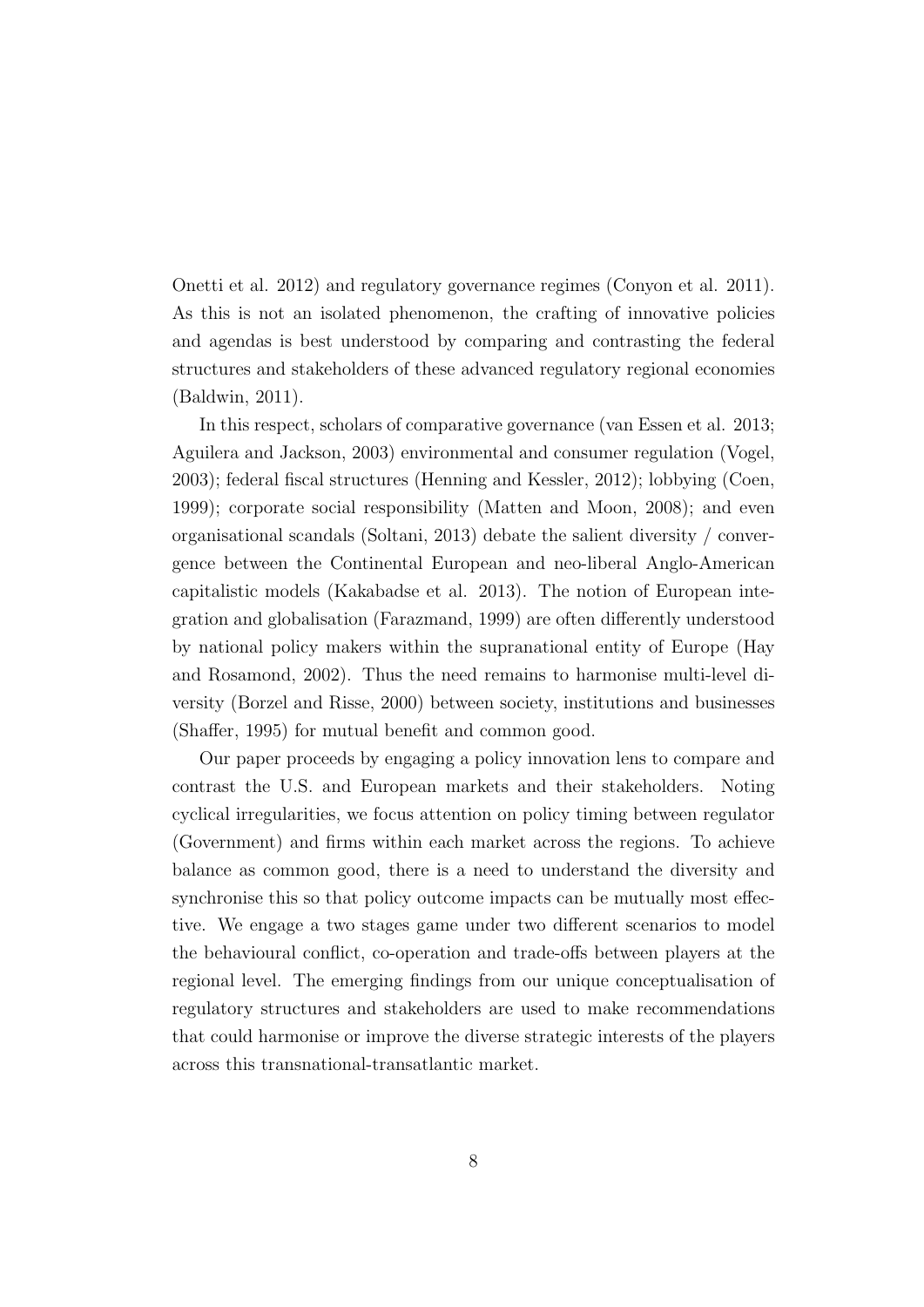# 3 Two stage basic model: timing of the decision

As it was discussed in the above section, U.S / E.U. markets are shaped by their regulator (Government) and the functioning of other stakeholders such as firm. In this respect, the diversity of transatlantic regional relations focuses our attention on the difference in timing of regulatory decision. Therefore in this section, we proceed with analysis of this using a two stage model game with two cases. Our scenario posits that the regulator (Government) has to decide for introducing new greener environmental technology in the spirit of command and control environmental policy instruments.<sup>1</sup> We introduce a simple model with two strategic players: the firm and the government. Two possible cases are considered with respect of the timing of the model. In the ex-ante case the regulator moves first and sets the expected standard (technology, quality, fines) for the best available environmental technology; a command and control policy.<sup>2</sup> Then, the firm decides for the level of output. In the ex-post case the firm first decides for the output level. Then, the regulator decides for the anti-pollution technology.<sup>3</sup>.

Ex-ante and ex-post scenario represent a different possible case of the E.U. and U.S. regions (or some economic sectors) as described earlier. This scenario posits that the regulator has to promote the adoption of a green technology through policy decision-making mechanisms, e.g. RandD grants, subsidies, legislative development. In modelling, change is captured either as promotion (by regulator) or adoption (by firm) of green technologies.

In our model we assume that the firms will pollute the environment when

<sup>&</sup>lt;sup>1</sup>A possible extension could be the case of the emission permits. For the case of environmental taxes see Innes and Bial, 2002.

<sup>2</sup>For examples of innovation policy instruments see Borras and Edquist, (2013).

<sup>3</sup>A similar approach is followed by Khan et al., (2014) under an informal analysis and for the case of the renewable energy in a monopoly market. In our case we focus on the case of the environmental anti-pollution technology and we analyse a formal model under monopoly and oligopoly markets.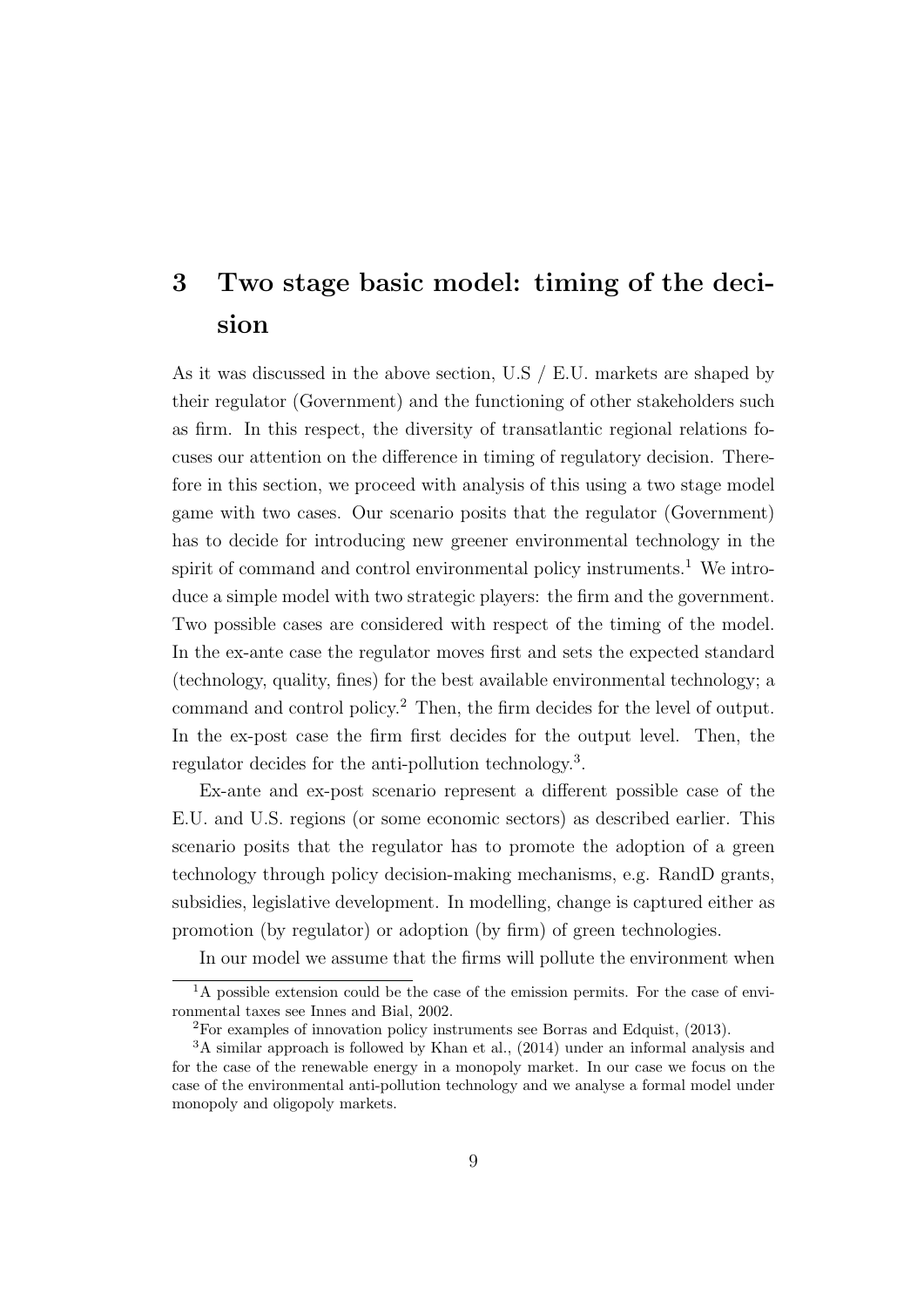they produce goods. The quantity of pollution depends upon the level of output (e.g. quantity of diesel fuel produced in a refinery) and efficiency of the environmental technology (e.g. reduction of  $CO<sub>2</sub>$  emissions). The firm's level of emissions is  $y = kq$  where y is the emissions  $(y > 0)$ , k is the technology and q the level of the production  $(q > 0)$ . Contrary to Innes and Bial (2002) we do not assume that the emissions fall with the improvement of the environmental technology, neither increased. Technology  $k \in (0,1]$ is characterised within a spectrum of values ranging between 0 and 1. The greener and less polluting the technology, the closer to 0 the value will be. The more polluting the technological choice, the closer the value is to 1. The absence of an ideal technology that eliminates all emissions is assumed (i.e. we cannot take values equal to  $0$ ).<sup>4</sup>

The damage function  $(DF)$  represents the damage to the environment,  $DF = ey$ , where  $e(e > 0)$  is the damage parameter (e.g. the damage that one tonne of  $CO<sub>2</sub>$  will cause to the environment)<sup>5</sup>.

Furthermore, it has been assumed that the players have perfect information. We solve the model with backward induction in order to calculate the Sub-game Perfect Nash Equilibrium (SPNE).

### 3.1 The regulator

The regulator aims to maximize the social welfare (SW) which is represented in a simple form by the equation  $SW = CS + PS$  where CS is consumer surplus and  $PS$  is producer surplus. Moreover, the regulator will set the level of acceptable environmental technology or the best available environmental technology k to maximize the  $SW$ . The regulator attaches a weight to consumer surplus, producer surplus and negative externalities, This weight is introduced in the model using the parameters  $(b, 1 - b)$ . The parameter

<sup>4</sup>The set up of the technology is adopted from Asproudis and Gil Molto, 2014 and 2015. <sup>5</sup>For similar damage function see Kennedy (1999), Kennedy and Laplante (1999) and

Requate (2005a).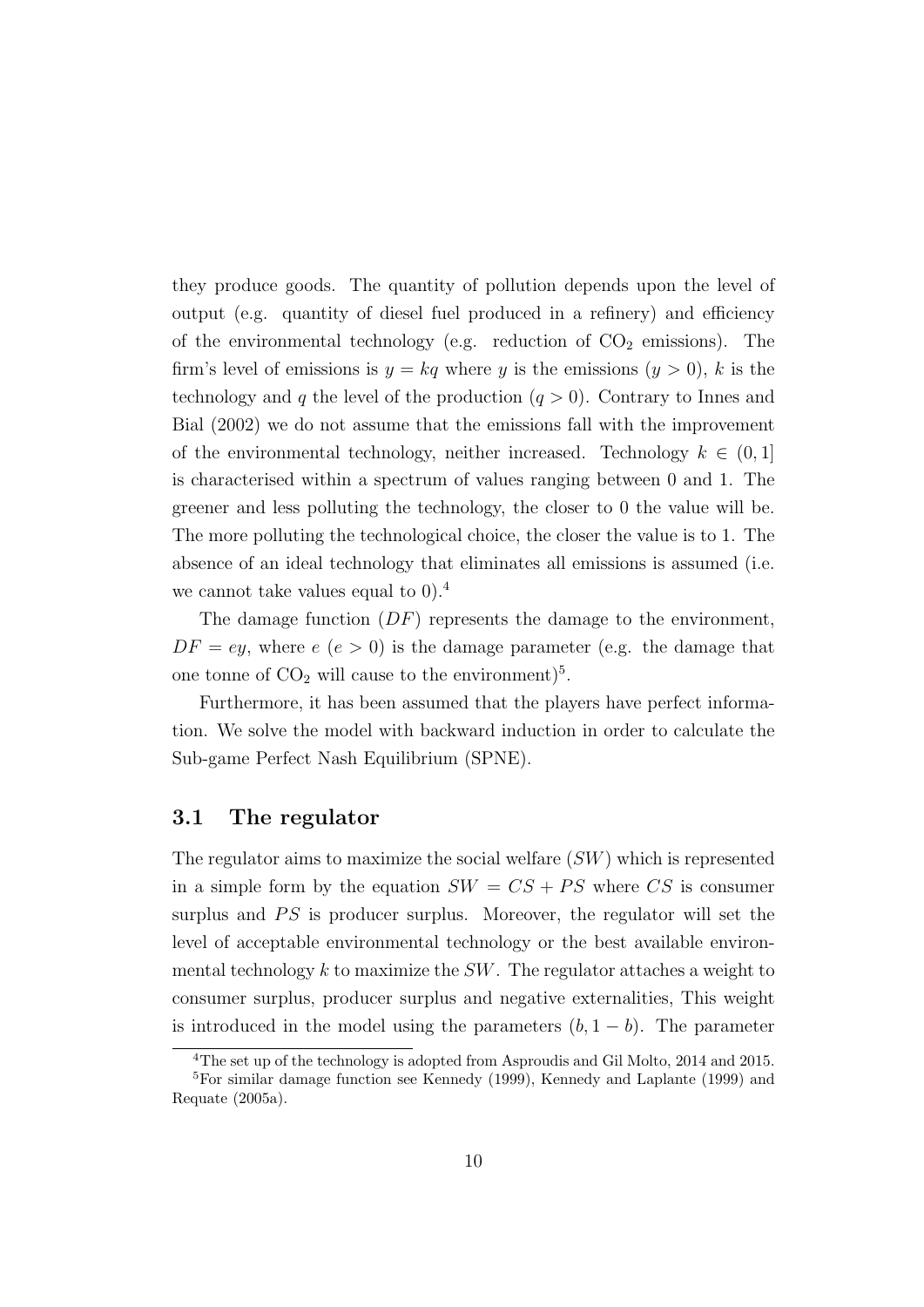b represents the regulator's level of interest or priority (in the regulator's agenda) for the environmental protection plus the  $CS$  and  $1 - b$  represents the priority for producer surplus. Hence, there is a trade - off between the priorities for the two targets or simply the regulator could give more priority in favour to the  $PS$  (benefits of output production) but against to the environment and  $CS$  and vice versa.<sup>6</sup>

Finally, the decision with respect to the environmental technology is strongly connected with the damage that will happen to the environment during the production process of the good. Therefore, the social welfare is:

$$
SW = b(CS - DF) + (1 - b)PS
$$
\n<sup>(1)</sup>

where  $b \in (0,1)$ .

### 3.2 The firm

The firm's target is to maximise the profits and is characterised by the cost function

$$
C = cq^2 + (1 - k)^2
$$
 (2)

where c is the unit cost of  $q^2$  and  $(1-k)^2$  is the technological cost. Simply, the greener the technology the lower the value of  $k$ , but the technology will be more costly for the firm. In the opposite case, the higher the value of k the more polluting the technology is, but the lower the adoption cost. Besides, the quadratic version indicates the diminishing returns to investment for the

 ${}^{6}$ The trade-off between the two (regulator's) priorities is close to the reality and represents this case where one could be better off if someone else will be worst off. Furthermore we assume  $b \in (0, 1)$ , thus there are not extreme priorities.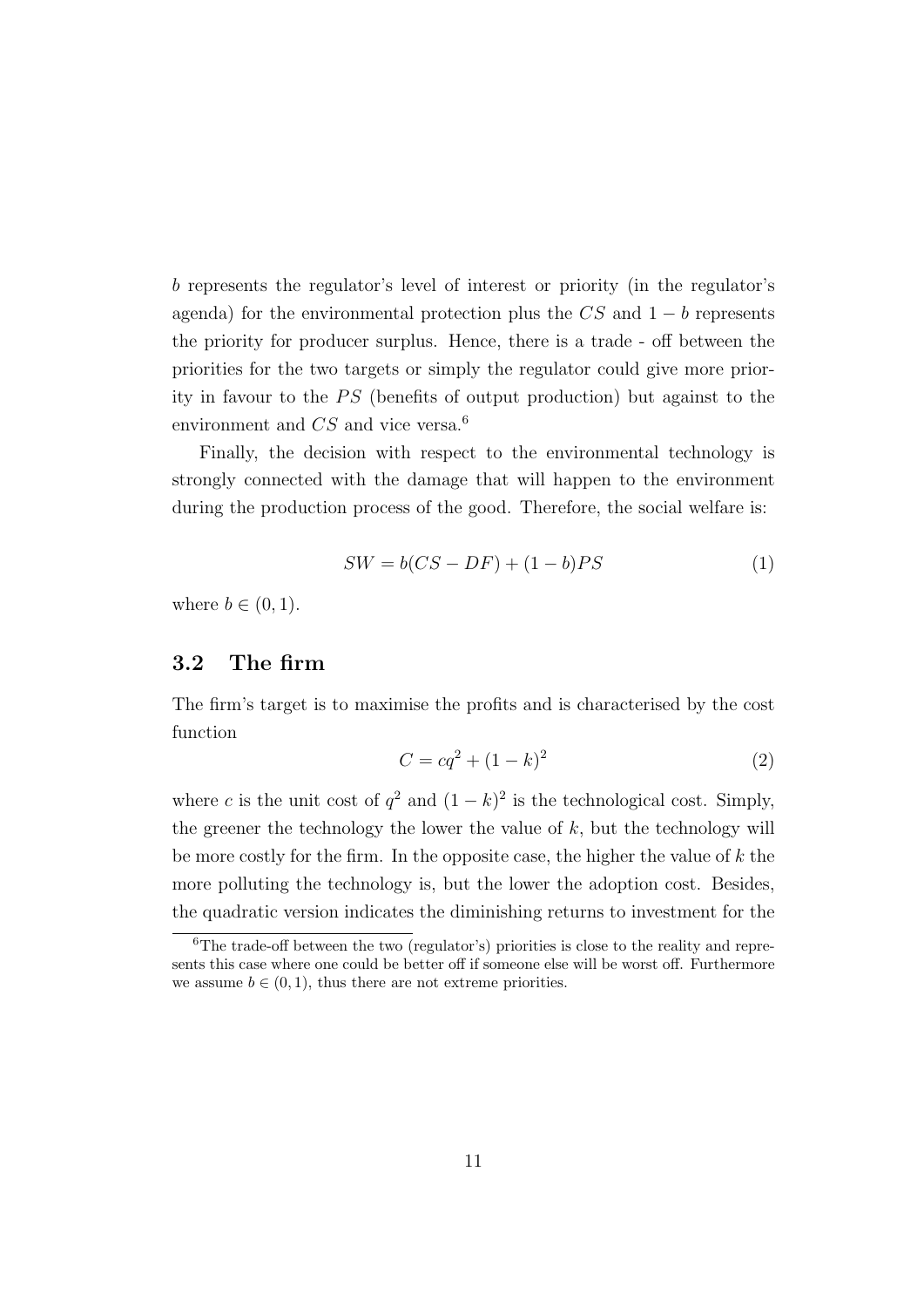technology and decreasing returns to scale for the output.<sup>7</sup>,<sup>8</sup>

Additionally, the firm's revenues are equal to  $pq$  where p is the price of the good in the market and equal to the inverse demand function:

$$
p = a - q \tag{3}
$$

with  $a(a > 0)$  the size of the market. Hence, the firm's profits is given by

$$
\Pi = pq - cq^2 - (1 - k)^2 \tag{4}
$$

After the necessary calculations we take the results with respect to output, technology, profits, prices, social welfare and emissions which are presented in the table below<sup>9</sup>

|           | Ex-Ante                                                          | Ex-Post                                                      |
|-----------|------------------------------------------------------------------|--------------------------------------------------------------|
| $\bar{q}$ | $\frac{a}{2(1+c)}$                                               | 2a<br>$\frac{b^2e^2}{4+4c+\frac{b^2e^2}{(b-1)^2}}$           |
| $\bar{k}$ | abe<br>$\frac{1}{4(1-b)(1+c)}$                                   | $\overline{a(1-b)}be$<br>$\frac{1}{4(b-1)^2(1+c)+b^2e^2}$    |
| Ū         | $\frac{b^2e^2}{a^2(1-\frac{b^2e^2}{4(b-1)^2(1+c)})}$<br>$4(1+c)$ | $a^2(b-1)^2$<br>$\frac{4(b-1)^2(1+c)+b^2e^2}{4(b-1)^2(c+1)}$ |
| $\bar{p}$ | $a - \frac{a}{2(1+c)}$                                           | $\frac{2a}{4+4c+\frac{b^2e^2}{(b-1)^2}}$<br>$\it a$          |
| SW        | $-aA+a^2b^2e^2$<br>$\frac{16(b-1)(1+c)^2}{2}$                    | $\overline{a(b-1)^2(X+Y)}$<br>$(4(b-1)^2(1+c)+b^2e^2)^2$     |
| $\bar{y}$ | $a(4(b-1)(1+c)+abe)$<br>$8(b-1)(1+c)^2$                          | $2a(b-1)^2(\frac{1}{L}+\frac{a(b-1)be}{L^2})$                |

<sup>&</sup>lt;sup>7</sup>In our paper and contrary to Asproudis and Gil Molto (2015) we assume decreasing returns to scale. The "Quadratic cost functions reflect decreasing returns to scale or diseconomies of scale and are frequently met in applications, for instance in the modeling of renewable resources exploitation" Dubiel-Teleszynski, T. (2011). Also the decreasing returns to scale could represent the "limited supply of industrial land and buildings" like in the case of Singapore's manufacturing sector (Kee, 2002).

<sup>8</sup>Following Asproudis and Gil-Molto (2015), the technological cost is not connected directly with the production level but with the anti-pollution technology. For example, this could be the case of the number of the filters in the smokestack or the number of catalysts in the cars (for similar cases see Keohane, 2002; Chao and Wilson, 1993 and Srivastava et al., 2001).

<sup>&</sup>lt;sup>9</sup>All the steps of the two models and the analogous calculations are available to the reader and are included in the appendix.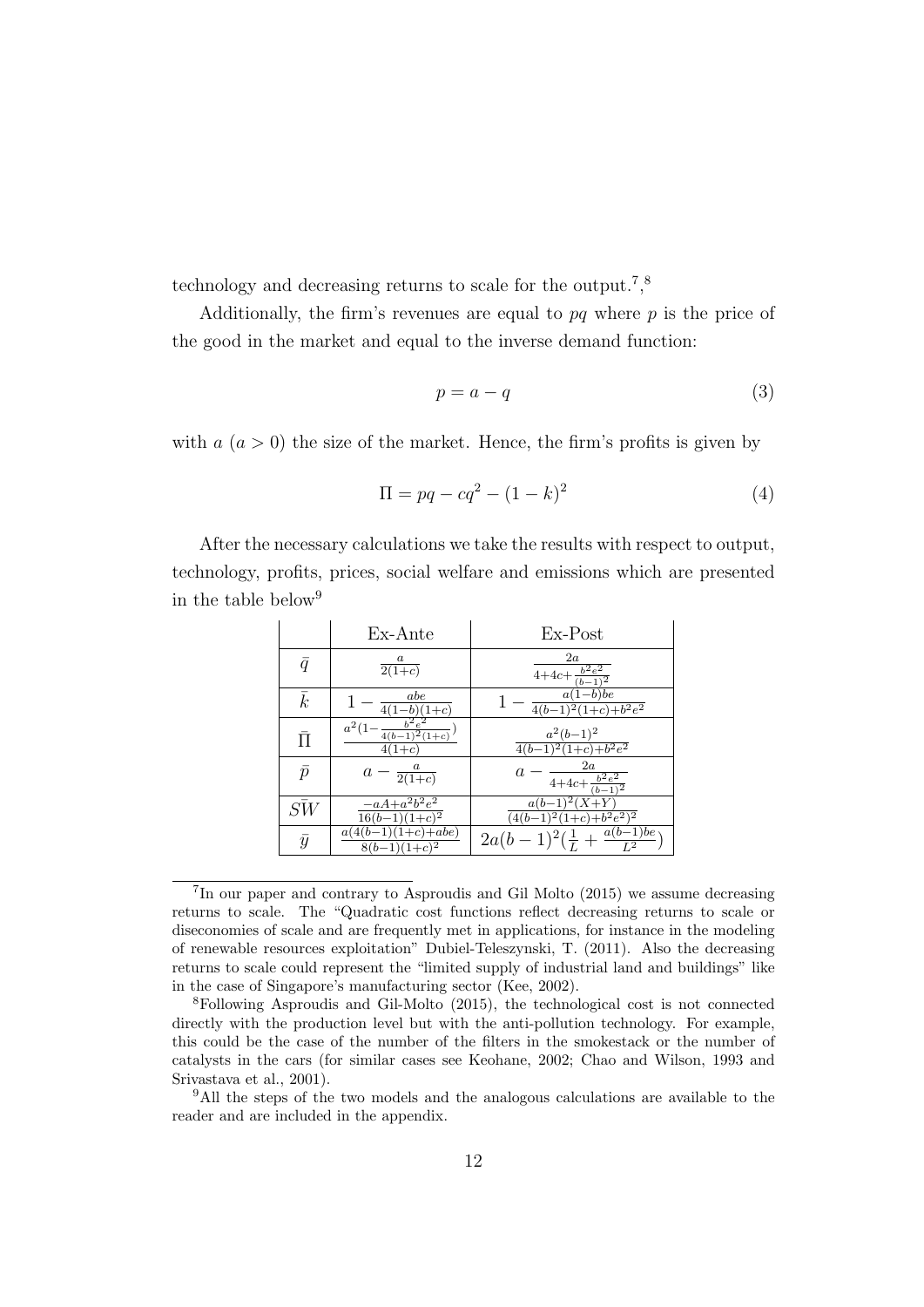where  $A = (b - 1)(2a(2c(b - 1) + b - 2) + 8b(1 + c)e)$ ,  $X = -8(b - 1)$  $1)^2b(1+c) - 2b^3e^3$ ,  $Y = a(b-1)(-2(b-1)(b-2+2(b-1)c) - 3b^2e^2)$ and  $L = 4(b-1)^2(1+c) + b^2e^2$ 

# 3.3 Comparison

Since we have the results from the previous section we are in position to calculate and characterise the differences of the two cases.

#### 3.3.1 Price and output

After the calculation  $p_1 - p_2 < 0$  (where the subscript 1, 2 represents the ex-ante and ex-post scenario respectively) the result is negative, so the price of the good in the second case is higher than in the first or the consumers will pay more in the second scenario  $p_1 < p_2$ . Similarly, we calculate the algebraic difference of the outputs/level of production  $(q_1 - q_2 > 0)$  where the result is positive. So, in the first case where the regulator moves first the firm will produce more than in the second case where the regulator moves second.

**Lemma 1** If the regulator moves first and decides the level of the environmental technology (ex-ante), then the production rises and the consumers pay less for the good than if the regulator moves second  $(ex\text{-}post).$ <sup>10</sup>

### 3.3.2 Technology and profits

We calculate the difference on the technologies' values,  $k_1-k_2 < 0$ , hence the firm in the second scenario will use more polluting technology. If the regulator moves first and sets the technological level, then the firm will adopt a greener technology than in the opposite case. However, adopting a greener technology drives the firm to lower profits. Specifically, the analogous calculation for

 $10$ See the appendix for the proof of Lemma 1.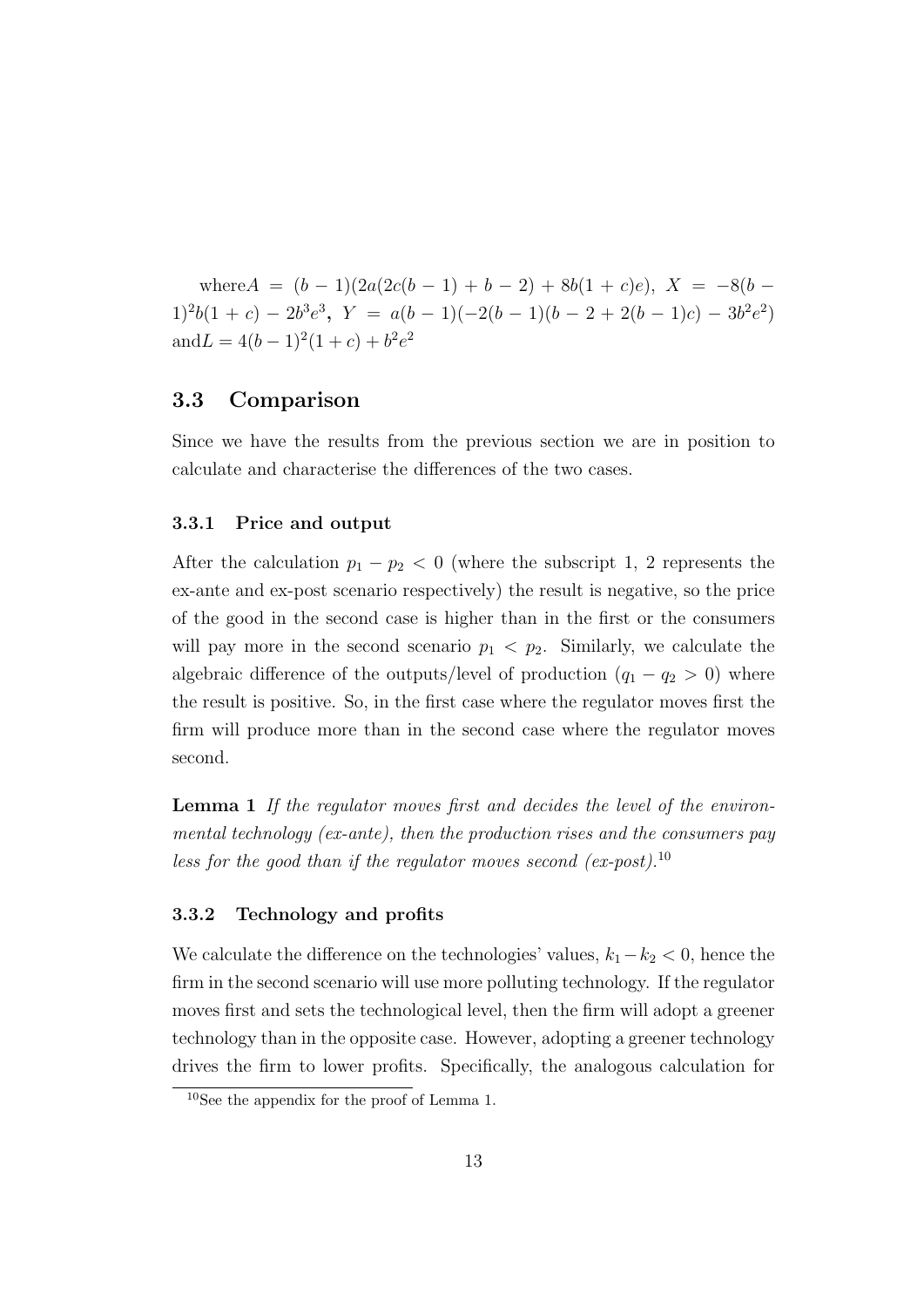the profits gives that the firm has more profits under the ex post scenario  $(\Pi_1 - \Pi_2 < 0)$  where the firm will move before setting the technological level by the regulator than, under the ex-ante case.

Lemma 2 Under the ex-ante case the firm will adopt a less polluting technology but will achieve lower profit levels rather than under the ex-post case.<sup>11</sup>

From both Lemmas (1 and 2) we observe that; the firm will choose a higher level of production in response to greener technology requirements imposed ex-ante but this could drive to lower level of profits (than it could be when the firm sets production level prior to learning of a less-green regulation, ex-post). The explanation of these two results is based on the characteristics of the firm and specifically on the decreasing returns to scale in production. Hence, in this case the adoption of a better technology is not necessary profitable for the firm or in other words the introduction of a new technological level from the regulator may have a negative impact on the specific - decreasing returns to scale - firm's profits.

### 3.3.3 Emissions and environmental damage

With respect to the emissions we have that

$$
\bar{y}_1 > \qquad \qquad \bar{y}_2 \text{ if } a < a_{cv} \tag{5}
$$

$$
\bar{y}_1 < \qquad \qquad \bar{y}_2 \text{ if } a > a_{cv} \tag{6}
$$

where  $a_{cv} = \frac{4(b-1)(1+c)[(-4(b-1)^2(1+c)-b^2e^2)]}{8(b-1)^2b(1+c)e+b^3e^3}$  $\frac{1+c}{(8(b-1)^2(b(1+c)-b^2e^2))}{(b-1)^2b(1+c)e+b^3e^3} > 0$  is a critical value with respect to the market's size. Hence, the results depend on the market size and there are two effects behind this result. Specifically, under the ex-ante case the firm will adopt less polluting technology compared with the ex-post case, therefore the greener technology will drive to lower level of emissions (first effect). However, under the ex-ante case the firm will produce more than

<sup>11</sup>See appendix for the proof of Lemma 2.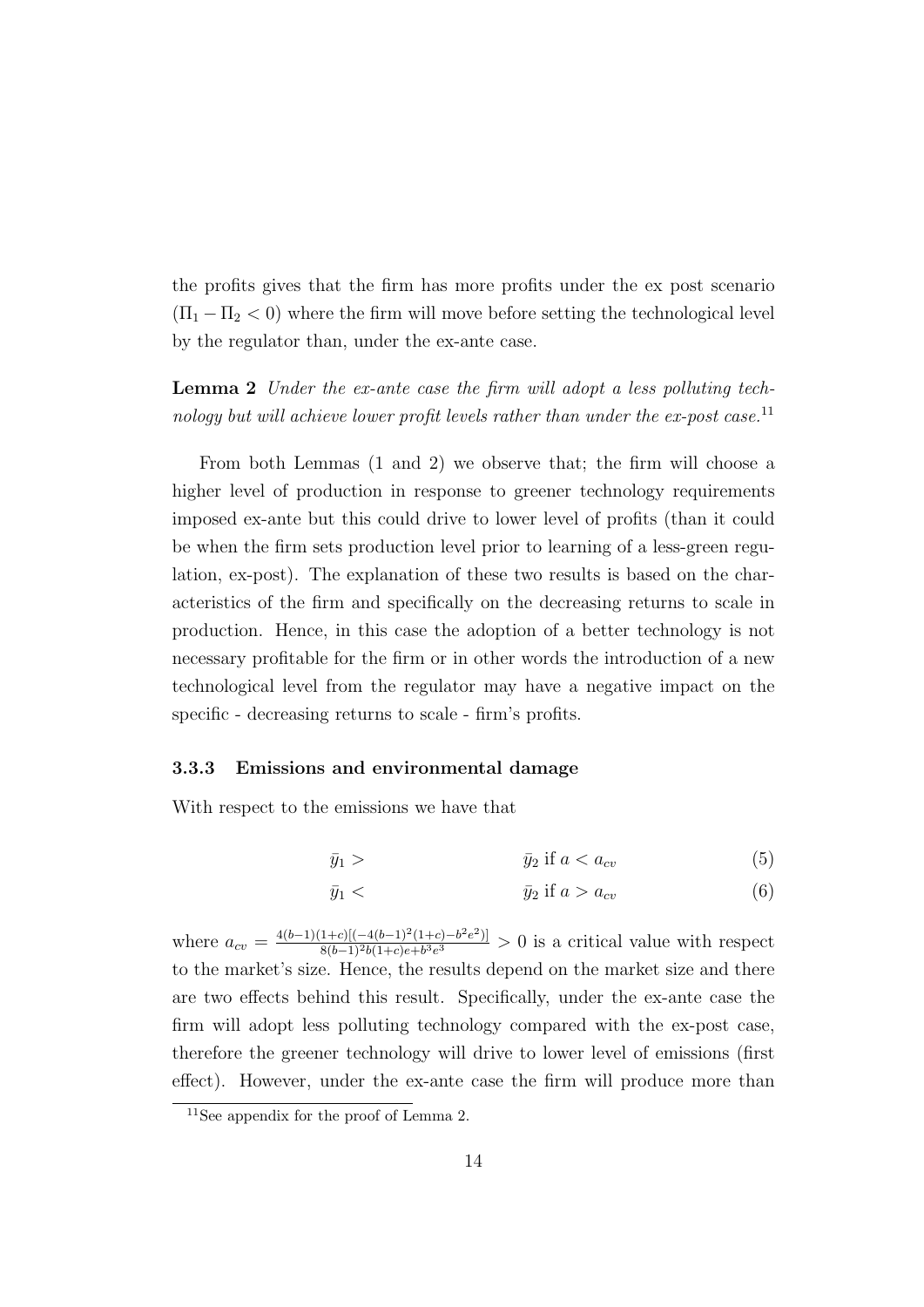under the ex-post case so, will pollute more (second effect). Thus, for  $a < a_{cv}$ the second effect dominates the first but for  $a > a_{cv}$  the first effect dominates the second (the decreasing of the emissions from the adoption of the greener technology is more than the increasing of the emissions from the rising of the production).

Since the environmental damage is equal to  $DF = ey$ , the results with respect to the damage functions  $(DF_1, DF_2)$  are symmetrical with the emissions  $(y_1, y_2)$  respectively and the critical value is the same. Therefore,  $\overline{DF}_1 > \overline{DF}_2$  for  $a < a_{cv}$  and  $\overline{DF}_1 < \overline{DF}_2$  for  $a > a_{cv}$ .

**Lemma 3** There is a critical value  $a_{cv}$  for the market's size where i) for  $a < a_{cv}$  the emissions (and the environmental damage) are more under the ex-ante case ii) for  $a > a_{cv}$  the emissions (and the environmental damage) are more under the ex-post case. Thus, for a relatively small market's size the damage to the environment is more if the regulator moves first and sets the environmental technology level before the firm's production.

### 3.3.4 Social Welfare

The social welfare depends on the market size. There is a critical market size value which impacts the social welfare. Specifically,

$$
S\bar{W}_1 > \qquad \qquad S\bar{W}_2 \text{ if } a > a^{cv} \tag{7}
$$

$$
S\bar{W}_1 < \qquad \qquad S\bar{W}_2 \text{ if } a < a^{cv} \tag{8}
$$

where the  $a^{cv} = -\frac{8(b-1)(1+c)e[(b-1)^2(1+c)+b^2e^2]}{-16(b-1)^3(1+c)+2(b-1)b(-6+5b+6(b-1))}$  $\frac{8(b-1)(1+c)e[(b-1)^2(1+c)+b^2e^2]}{-16(b-1)^3(1+c)+2(b-1)b(-6+5b+6(b-1)c)e^2+b^3e^4} > 0.$ 

**Lemma 4** For relatively large size of the market  $(a > a^{cv})$  the social welfare is higher under the ex-ante case but for relatively small market's size the ex-post case drives to higher social welfare.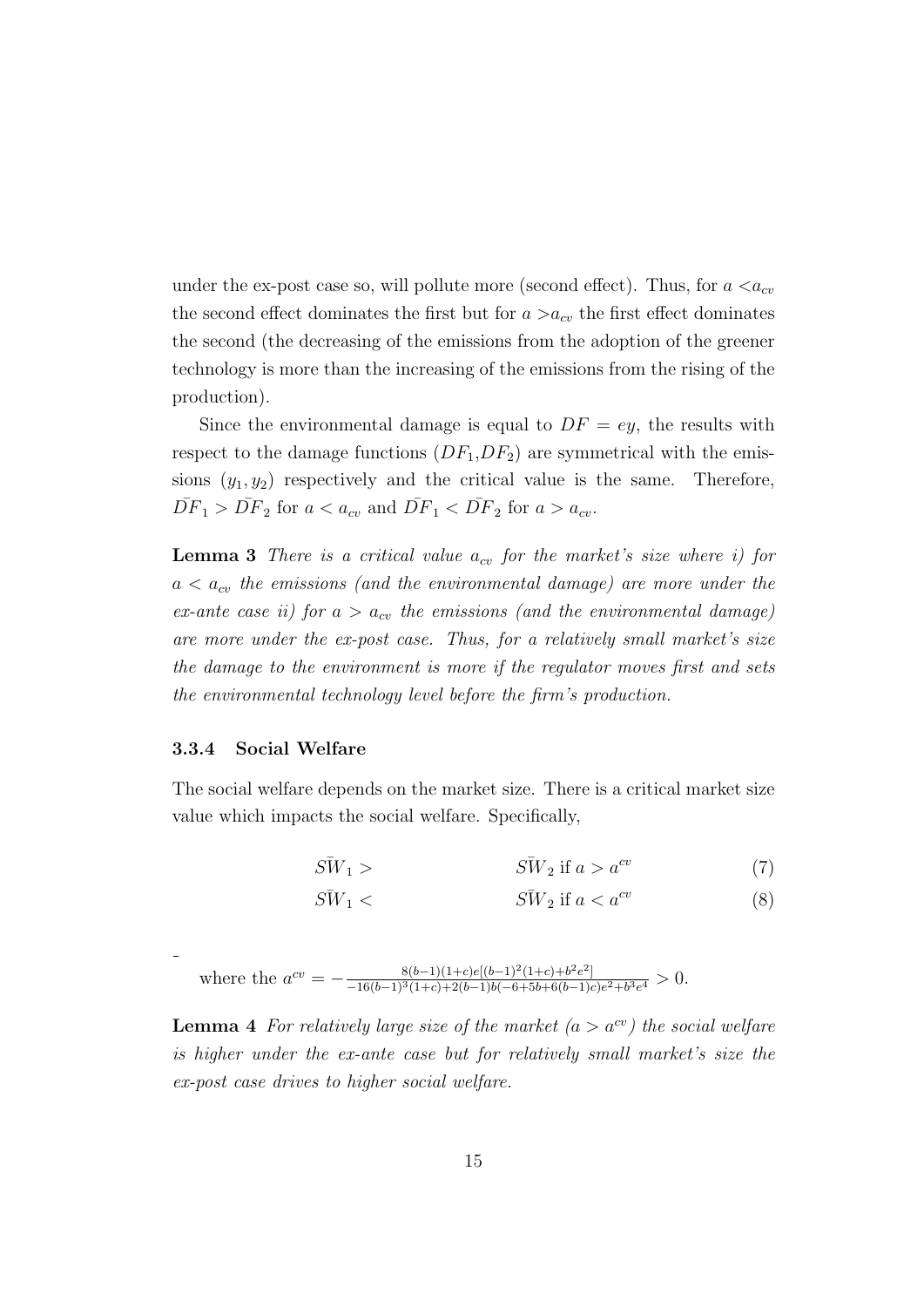### 3.4 Comparative Statics

In this section we use comparative statics to export and analyse the previous results. Specifically, from the ex-ante scenario we focus on the technological choice and we calculate the differentiation with respect to the parameter  $b(\frac{\partial \bar{k}_1}{\partial b} = -\frac{ae}{4(b-1)^2(1+c)} < 0)$  where the result is negative. Hence, the higher the value of the parameter  $b$  (more weight or priority), the greener, less polluting the technology will be. This is not a surprising result since we expect that a higher weight will drive the regulator to choose a greener technology. However, what is interesting is the social welfare calculation with respect to parameter b. Particularly,

$$
\frac{\partial S\bar{W}_1}{\partial b} = \frac{-a(K + a(b - 2)be^2)}{16(b - 1)^2(1 + c)^2} = 0
$$
\n(9)

where  $K = (b-1)^2(2a(1+2c)+8(1+c)e)$ . We are solving with respect to the parameter b and we get the critical value,  $b_{cv} = 1 - \frac{ae^2}{\sqrt{ae^2(8(1+c)e+a(2+4c+e^2))}}$ .<sup>12</sup> The  $b_{cv}$  determines if the social welfare is increasing or decreasing in the values of b. Notable, for  $b > b_{cv}$  the  $\frac{\partial s\bar{W}_1}{\partial b} > 0$ . The social welfare's behaviour with respect to weight b indicates that a U-Shape relation characterises the  $SW$  with respect to the value of the parameter b. The intuition behind this is the existence of two effects. Specifically, the increased value of parameter b indicates that the regulator 'strongly prioritises' in the agenda the environmental protection. However, the higher value of  $b$  is against profits. Thus, the two effects are:

i) on the one hand the increasing of the parameter b drives to lower profit level, mathematically  $\frac{\partial \bar{\Pi}_1}{\partial b} = \frac{a^2be^2}{8(b-1)^3(1)}$  $\frac{a^2be^2}{8(b-1)^3(1+c)^2}$  < 0 since  $b < 1$  (first effect)

ii) on the other hand, increasing the value of b drives to lower environmental damage, mathematically  $\frac{\partial \bar{DF}_1}{\partial b} = -\frac{a^2 e^2}{8(b-1)^2(1)}$  $\frac{a^2e^2}{8(b-1)^2(1+c)^2}$  < 0 (second effect).

<sup>&</sup>lt;sup>12</sup>We set  $\frac{\partial \overline{S}W_1}{\partial b} = 0$  and we solve with respect to b, Then, the quadratic form will give two possible solutions.  $b_1 = 1 - \frac{ae^2}{\sqrt{ae^2(8(1+c)e+a(2+4c+e^2))}}$  and  $b_2 = 1 + \frac{ae^2}{\sqrt{ae^2(8(1+c)e+a(2+4c+e^2))}}$ , the second solutions is rejected because  $b < 1$ .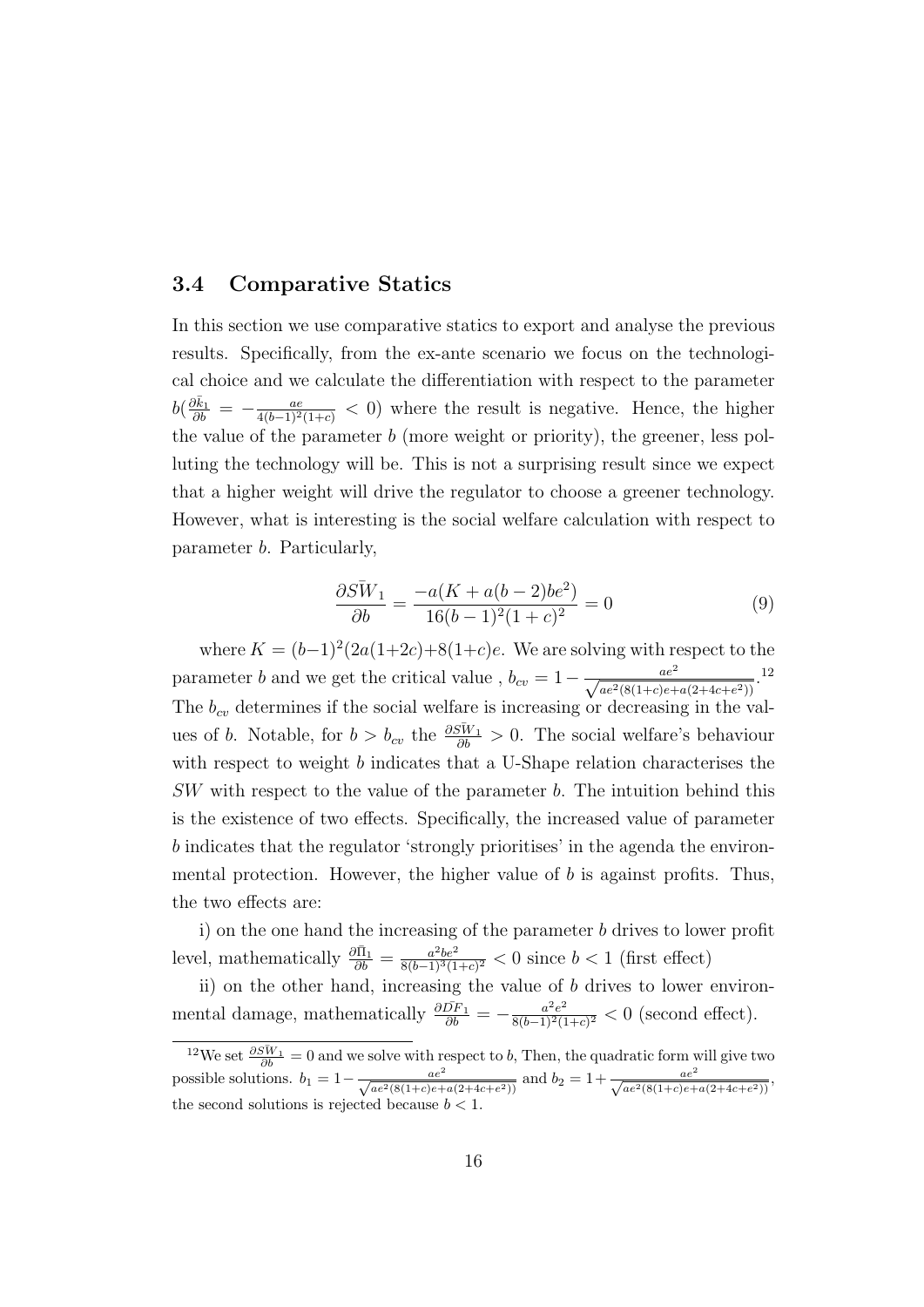That is, for  $b < b_{cv}$ , the first effect dominates the second or the damage to profits is larger than reducing the environmental damage and therefore the SW decreases in b. However, for  $b > b_{cv}$ , the second effect dominates the first or the social welfare increases in b because the damage to the environment reduces more than the damage to the firm's profits.

**Proposition 1** Under the ex-ante model, there is a U-shape relation between the SW and the value of parameter b.

An interesting result is the relation between the technology and the output in the ex-post scenario. Particularly, we use the implicit function theorem based on the partial derivatives with respect to parameter b. Initially, we calculate  $\frac{\partial \bar{q}_2}{\partial b}$  and  $\frac{\partial \bar{k}_2}{\partial b}$  where from the implicit function theorem we have:<sup>13</sup>

$$
\frac{\frac{\partial \bar{q}_2}{\partial b}}{\frac{\partial \bar{k}_2}{\partial b}} = \frac{\partial \bar{q}_2}{\partial \bar{k}_2} = \frac{4(b-1)be}{-4(b-1)^2(1+c) + b^2e^2}
$$
(10)

Solving with respect to the parameter e we get the critical value  $e_{cv}$  =  $-\frac{2(b-1)\sqrt{1+c}}{b}$  $\frac{\partial \mathcal{N}^{1+c}}{\partial b}$ .<sup>14</sup> The damage parameter's critical value determines if adopting a greener technology will lead to an increase or decrease of the firm's output. Concretely, for  $e < e_{cv}$  adopting a more polluting technology (higher the value of k) will increase the production of the good  $\frac{\partial \bar{q}_2}{\partial k_2} > 0$ . However, for  $e > e_{cv}$  the more polluting the technology, the less the level of the production  $\frac{\partial \bar{q}_2}{\partial k_2}$  < 0. This is an interesting result for (both) the regulator (and the firm) who will decide for the level of the technology after the firm's decision for the level of the output.

**Proposition 2** Under the ex-post case there is a critical value for the damage parameter  $e_{cv}$  where; up to the critical value of  $e_{cv}$  the more polluting the technology, the larger the production of the good. However,

 $\frac{13 \partial \bar{q}_2}{\partial b} = \frac{4a(b-1)be^2}{(4(b-1)^2(1+c)+b^2)}$  $\frac{4a(b-1)bc}{(4(b-1)^2(1+c)+b^2e^2)^2}$  < 0, where numerator < 0 and denominator > 0,  $\forall b < 1$ . Also,  $\frac{\partial \bar{k}_2}{\partial b} = \frac{-4a(b-1)^2(1+c)e+ab^2e^3}{(4(b-1)^2(1+c)+b^2e^2)^2}$  $\frac{(4a(b-1)^2(1+c)e+ab^2e^3)}{(4(b-1)^2(1+c)+b^2e^2)^2}$  where denominator > 0 and numerator ≤ 0,  $\forall b < 1$ .

<sup>&</sup>lt;sup>14</sup>There are two possible solutions;  $e_1 = -\frac{2(b-1)\sqrt{1+c}}{b}$  $\frac{b}{b}$  accepted,  $e_2 = \frac{2(b-1)\sqrt{1+c}}{b}$  $\frac{b}{b}$  rejected  $∀e > 0.$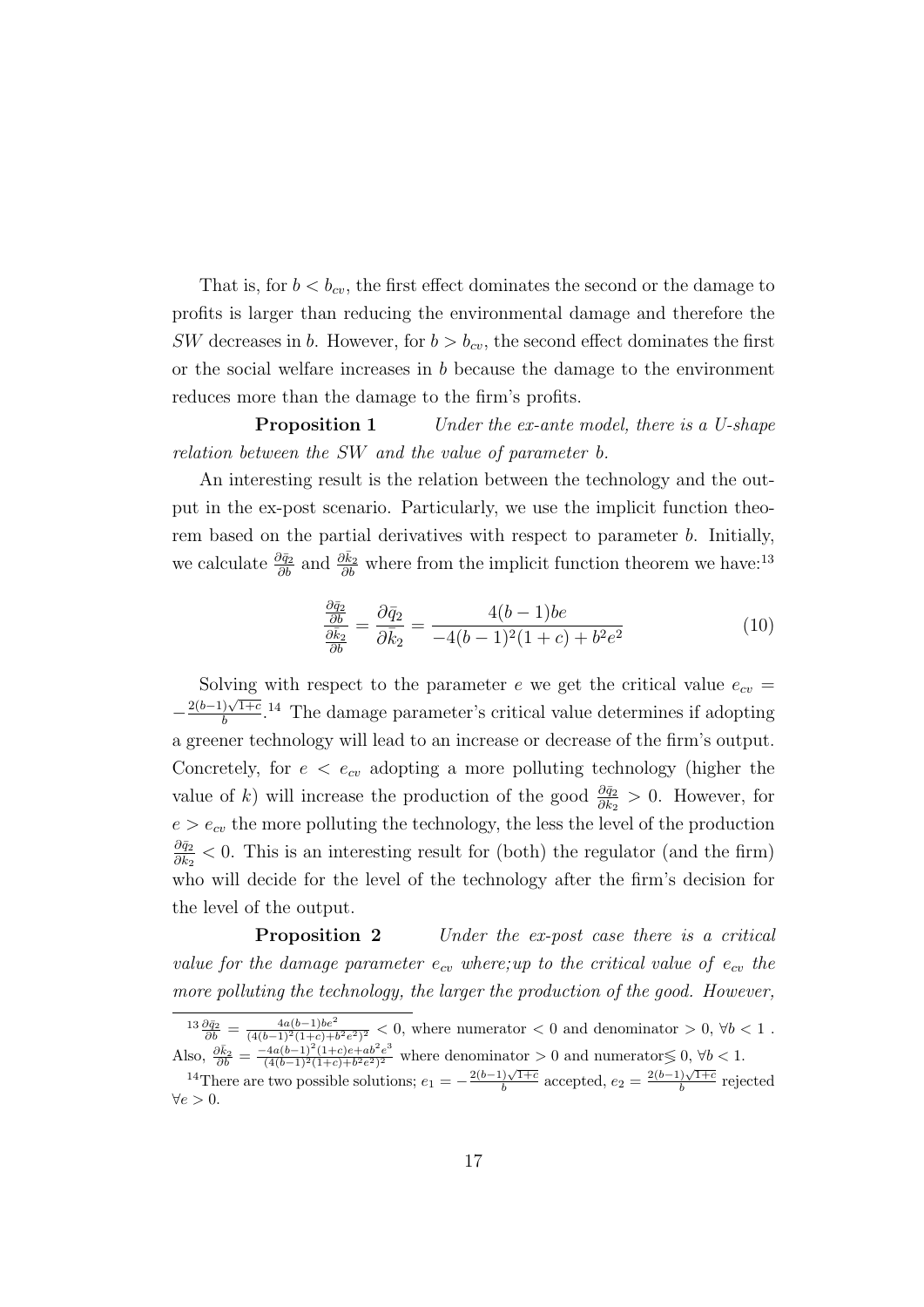for the values of damage parameter bigger than the critical value, the more polluting the technology, the less quantity of good the firm will produce.

# 4 Oligopolistic case

In this section for robustness, we extend the basic model (monopoly case) in order to analyse the oligopolistic case. Although the extended model is more complex and the results are characterised by closed form functions we manage to extract some interesting results under the competition case. The calculations for each stage are available on the appendix. Here, we present the important results after the comparison of the two cases (ex-ante and ex-post).

We focus on a duopoly market where the two firms  $i, j = 1, 2, i \neq j$ compete on production level (Cournot) under a homogeneous product but under assymetric cost  $c_i \neq c_j$ . The firms face an inverse demand function  $p_i = a - q_i - q_j$  and the firm *i*'s profits equals  $\Pi_i = pq_i - c_iq_i^2 - (1 - k_i)^2$ .

### 4.1 Comparison

We compare the results (see appendix) from the previous two cases (ex-ante and ex-post) under a Cournot duopoly competition. The comparison for the case of the price, output, technology, emissions and environmental damage is presented. The superscript  $EA$  indicates the ex-ante case and the  $EP$  the ex-post case respectively.

Specifically, we calculate  $\bar{p}_i^{EA} - \bar{p}_i^{EP} = -\frac{2ab^2e^2(2G^2(1+2c_i(1+c_i)+2c_j(1+c_j))+b^2(1+c_i+c_j)e^2)}{F(4G^4F)+4G^2b^2(2+c_i+c_i)e^2+b^4e^4}$  $\frac{F^{-}(1+2c_i(1+c_i)+2c_j(1+c_j))+b^{\bullet}(1+c_i+c_j)e^{\bullet})}{F(4G^4F)+4G^2b^2(2+c_i+c_j)e^2+b^4e^4} <$ 0 where  $G = b-1$ ,  $F = 3+4c<sub>i</sub>+4c<sub>i</sub>(1+c<sub>i</sub>)$ . The results are negative therefore, as in the basic model, under the ex-post scenario the price of the goods is more expensive than under the ex-ante scenario. Similarly, for the technologies  $\bar{k}_i^{EA} - \bar{k}_i^{EP}$  and after the necessary calculation we argue that there is a critical value for the damage parameter  $e^{cv} =$  $\frac{\sqrt{2}\sqrt{(b-1)^2(-1+2c_i-2c_j(3+2c_j)}}{\sqrt{b^2(1+2c_j)}}$  which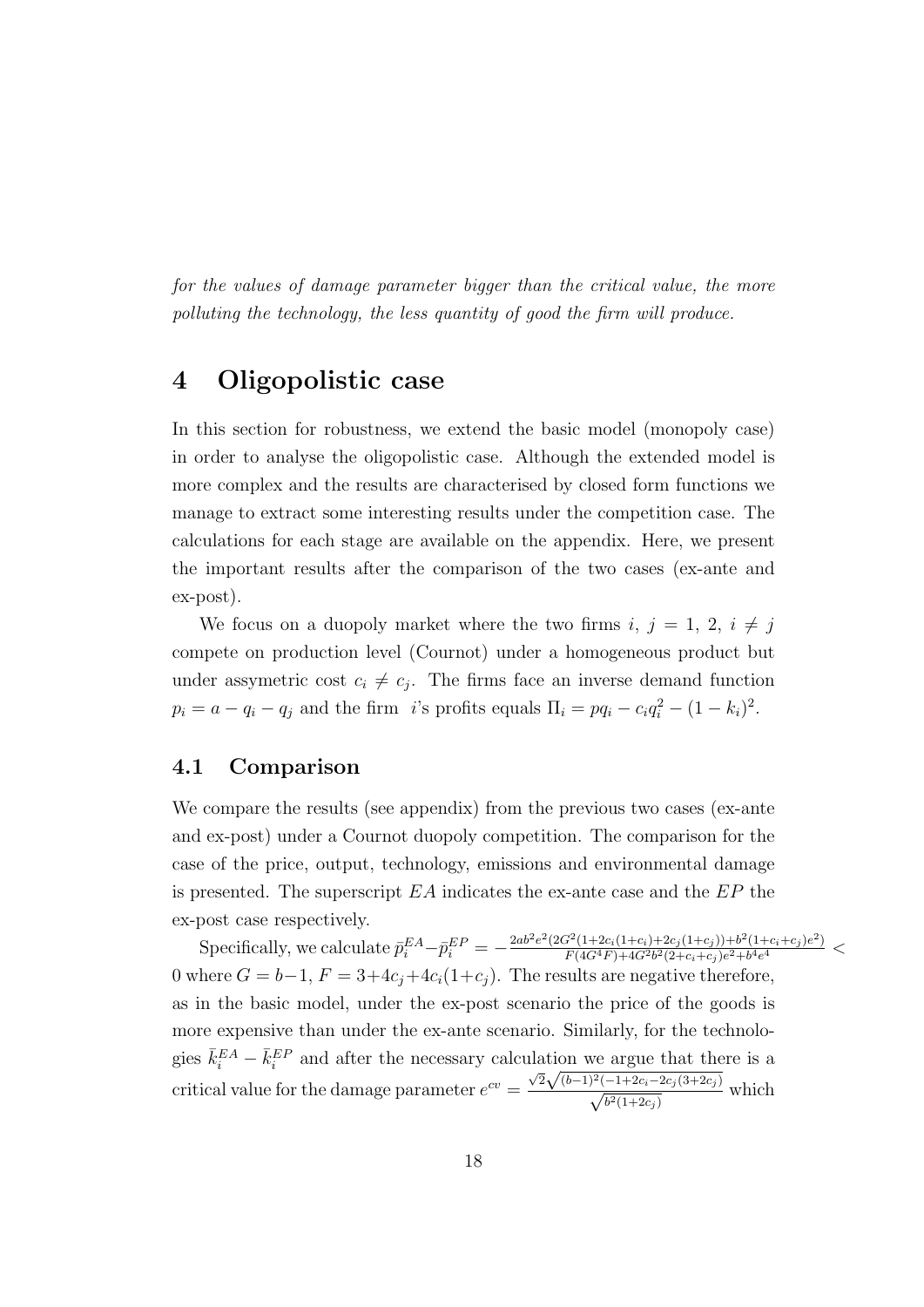determines the result from the comparison of the technologies<sup>15</sup>. Hence,

$$
\bar{k}_i^{EA} < \bar{k}_i^{EP} \qquad if \quad e > e^{cv} \\
\bar{k}_i^{EA} > \bar{k}_i^{EP} \qquad if \quad e < e^{cv} \tag{11}
$$

Furthermore, the specific critical value and for the comparison between  $\bar{q}_i^{EA}$  and  $\bar{q}_i^{EP}$  we have

$$
\begin{aligned}\n\bar{q}_i^{EA} &> \bar{q}_i^{EP} & if & e > e^{cv} \\
\bar{q}_i^{EA} &< \bar{q}_i^{EP} & if & e < e^{cv}\n\end{aligned} \tag{12}
$$

(13)

**Proposition 3** If  $e > e^{cv}$  then the technology is less polluting under the ex-ante regulation and the firms produce more than under the ex-post. If  $e < e^{cv}$  the firms produce more under the ex-post but the technology is greener than under the ex-ante regulation.

Analogous with the basic model are the results with respect to the emissions and the environmental damage. Particularly, the difference  $\bar{y}_i^{EA} - \bar{y}_i^{EF}$ (and  $DF^{EA} - DF^{EP}$ ) depends on the size of the market and the critical value  $a_{cv} = \frac{2GF(-4G^4F - 4G^2b^2(2+c_i+c_j)e^2-b^4e^4)}{8G^4b(1+2c_i)Fe + 2G^2b^3(7+2c_i)(7+2c_i)+c_i(6+8c_i)e^3}$  $\frac{2 Gr\left(-4 G^2 F - 4 G^2 b^2 (2 + c_i + c_j)e^2 - 0^2 e^2\right)}{8 G^4 b (1 + 2 c_j) F e + 2 G^2 b^3 (7 + 2 c_j (7 + 2 c_j) + c_i (6 + 8 c_j))e^3 + b^5 (1 + 2 c_j)e^5} > 0$  $\bar{y}_i^{EA} > \bar{y}_i^{EP}$  if  $a < a^{cv}$ 

$$
\bar{y}_i^{EA} < \bar{y}_i^{EP} \qquad if \quad a > a^{cv}
$$
\nLemma 5 \n As in the basic model, the ex-ante case will drive to higher level of emissions for relatively small market size (a < a) but the emissions are

of emissions for relatively small market size  $(a < a_{cv})$  but the emissions are greater under the ex-post case for relatively large market size  $(a > a_{cv})$ .

# 5 Discussion and Conclusions

This paper contributes to a gap in environmental policy research that focuses on modelling the timing of decisions between the regulator and the firm.

<sup>&</sup>lt;sup>15</sup>In order to guarantee a real number for the  $e^{cv}$  we set  $-1+2c_i-2c_j(3+2c_j) > 0$  or  $c_i > \frac{1}{2}(1 + 6c_j + 4c_j^2).$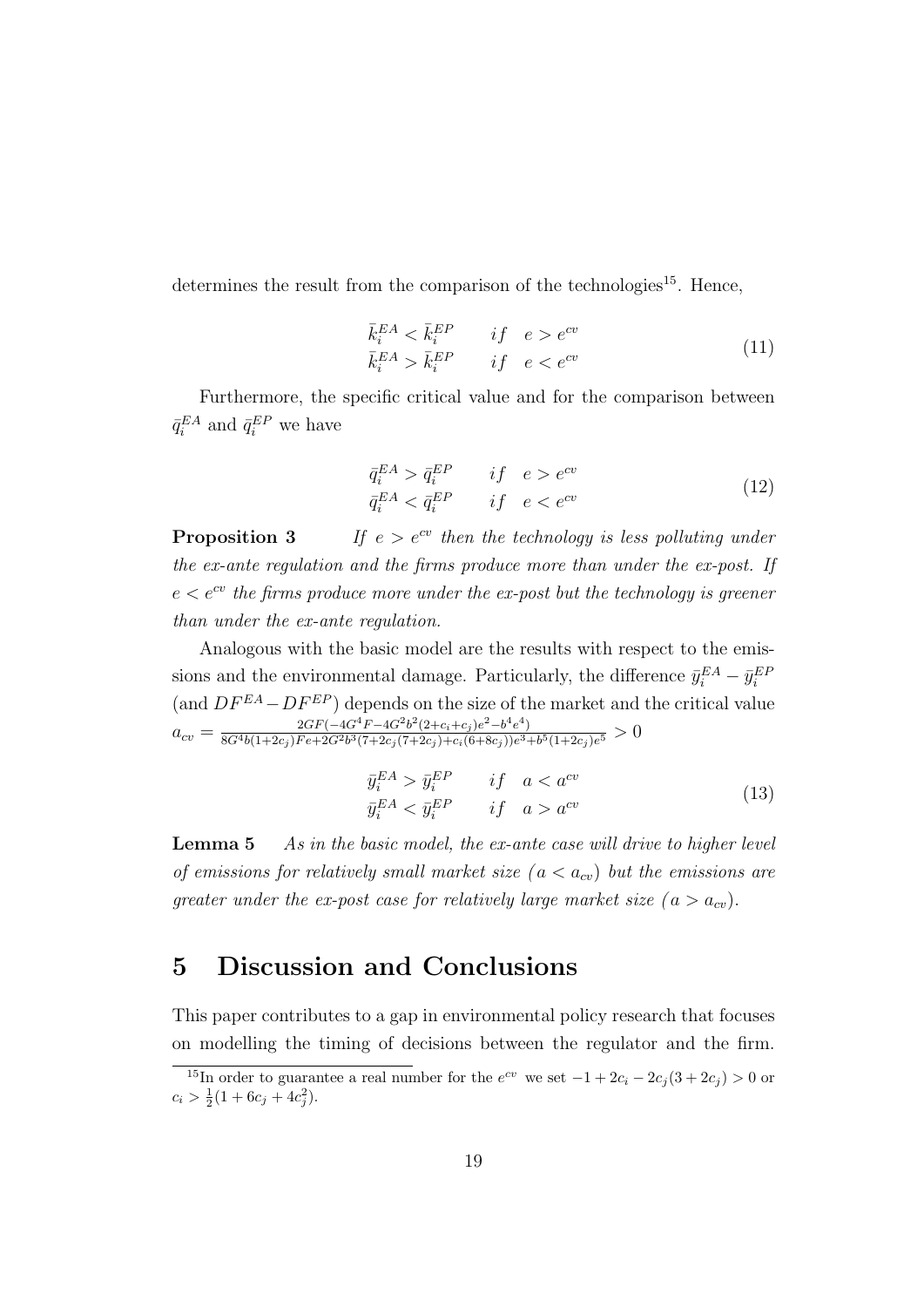The question is: Should a regulator try to commit to a policy (ex-ante) or rather adapt its policy to a firm's decisions (ex-post)? Hence, by using a simple game theory model, we explore how divergences in the timing when implementing and/or enforcing environmental regulation can impact on the social welfare and firms' economic efficiency. The results are interesting from a government and economic perspective. A possible application of the results is the transatlantic regional relationship/negotiations between EU and USA where different policy timing was observed with EU to follow an ex-ante approach and USA an ex-post style of decisions (Vogel, 2003).

In the ex-ante model the regulator decides for the environmental technology before the firms decision for the production level. In the ex post model the firms decide for the output and then the regulator sets the level of the new anti-pollution technology. Our theoretical findings are discussed below and could have implications for international negotiations like the transatlantic regional negotiations along with how innovations through national policies and regional agreements can impact each other. The concept of this analysis could indeed be applied and generalized to other government cases of policy decision making where the timing of the policy innovation is crucial (e.g. chemical sector, agriculture sector etc.).

We argue that, if the regulator commits to an environmental policy (exante) then environmental technology is more environmental friendly in comparison with the ex-post case. Specifically, under the ex-post regulation the firm is incentivised to adopt the more polluting technology in favour of higher profits. This, we relate to the U.S. market being corporate dominant (Kakabadse and Kakabadse, 2012) and incentivised commercially (Groll and Ellis, 2013). Our findings may offer some insight into the E.U. (ex-ante) and U.S. (ex-post) current dilemmas of policy. Importantly, this could explain why diverse policy innovations persist and their effect needs resolution in favour of a closer U.S.-E.U. relationship through the transatlantic regional agreement/negotiations.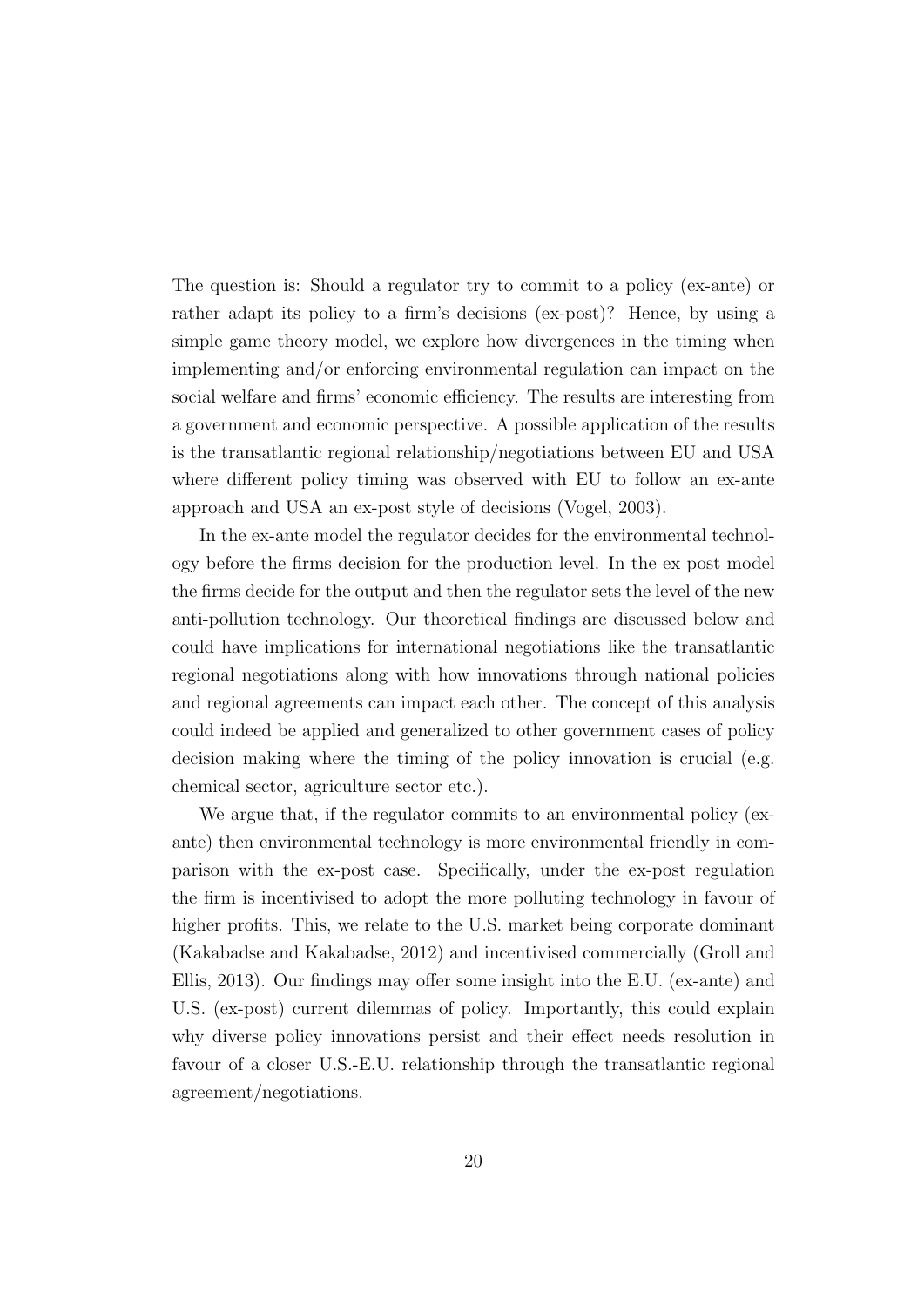For the ex-ante model we argue that the social welfare is higher if the regulator will "strongly prioritize" the environmental protection in the political agenda. In that case the technology is more environmental friendly and there are two important effects. The firm's profits will be reduced the less polluting the technology is (effect one); but the damage to the environment is also reducing (effect two). From the regulator's view-point a sacrifice of the profits' in favour of environmental protection is worthy only if the weight or the priority for the environmental protection is high in the political agenda. However, we argue that if the priority is not relatively strong then this may have a harmful impact on social welfare. We suggest this may explain the E.U. over-regulatory impact (Schepers, 2010).

All in all, under a monopoly market, moving from an ex-ante to ex-post regulation has the following consequences: i) the price increases while the production decreases, ii) the environmental technology becomes more polluting which leads to higher profits iii) the emissions and the environmental damage either increase or decrease depending on the market size iv) a similar threshold is introduced for the social welfare. However, in an oligopoly market the damage parameter determines if the technology is more or less environmentally friendly under the ex-ante regulation. This is important for the regulator. The structure of the market could be an important factor to influence the regulator's decision with respect to the timing of the policy. Specifically, under a relatively small level of damage parameter the technology is more environmentally friendly and the production is larger under the ex-post regulation rather than under the ex-ante.

Finally, we encourage further future research on the timing of the regulation since each regulator that seeks to maximise social welfare is influenced by the dynamics and incentives of institutional politics with organisational circumstances, and to a lesser extent by other well-organised pressure groups (Elliott et al., 1985; Grossman and Helpman, 1984). We note here that N.G.O. influence has rising affect within European politics (Vogel, 2003) and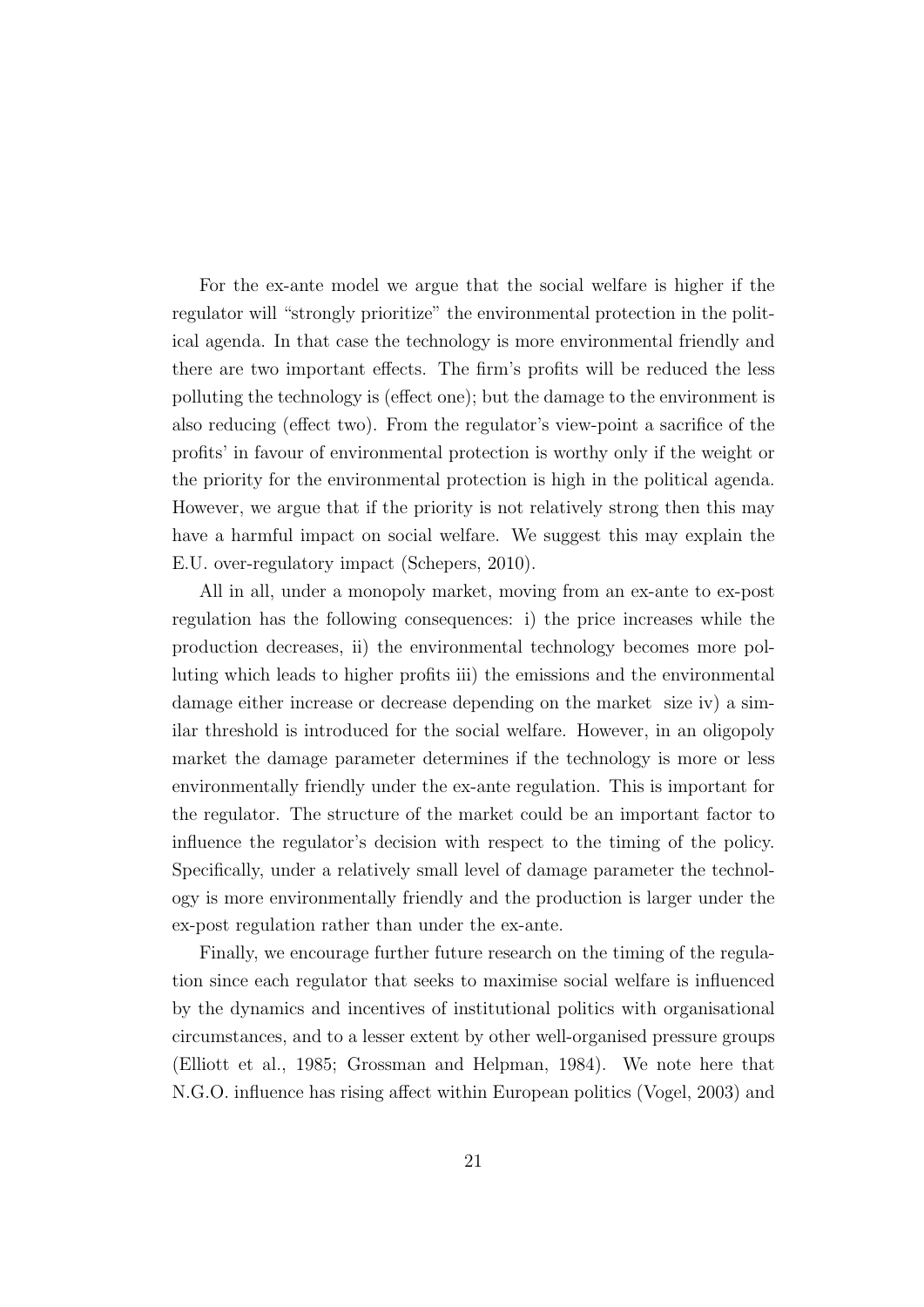that European consumers are targets of N.G.O's due to their greater awareness of issues (Spar and La Mure, 2003). The economic modelling of tradeoffs and protectionism as lobbying influences (Marusca and Irimies, 2013; Bandyopadhyay et al., 2012; Weymouth, 2011; Barron, 2011; Holman, 2009; Yackee and Yackee, 2006; Hillman, 2003; Damania and Fredricksson, 2000) by interested parties (Magee, Brock and Young, 1989; Grossman and Helpman, 1994; Bernheim and Whinston, 1986) at certain timings of the decision making process, puts pressure on decision makers and could be an extension to our model under the same or different market structure (e.g.perfect competitionor leader-follower model).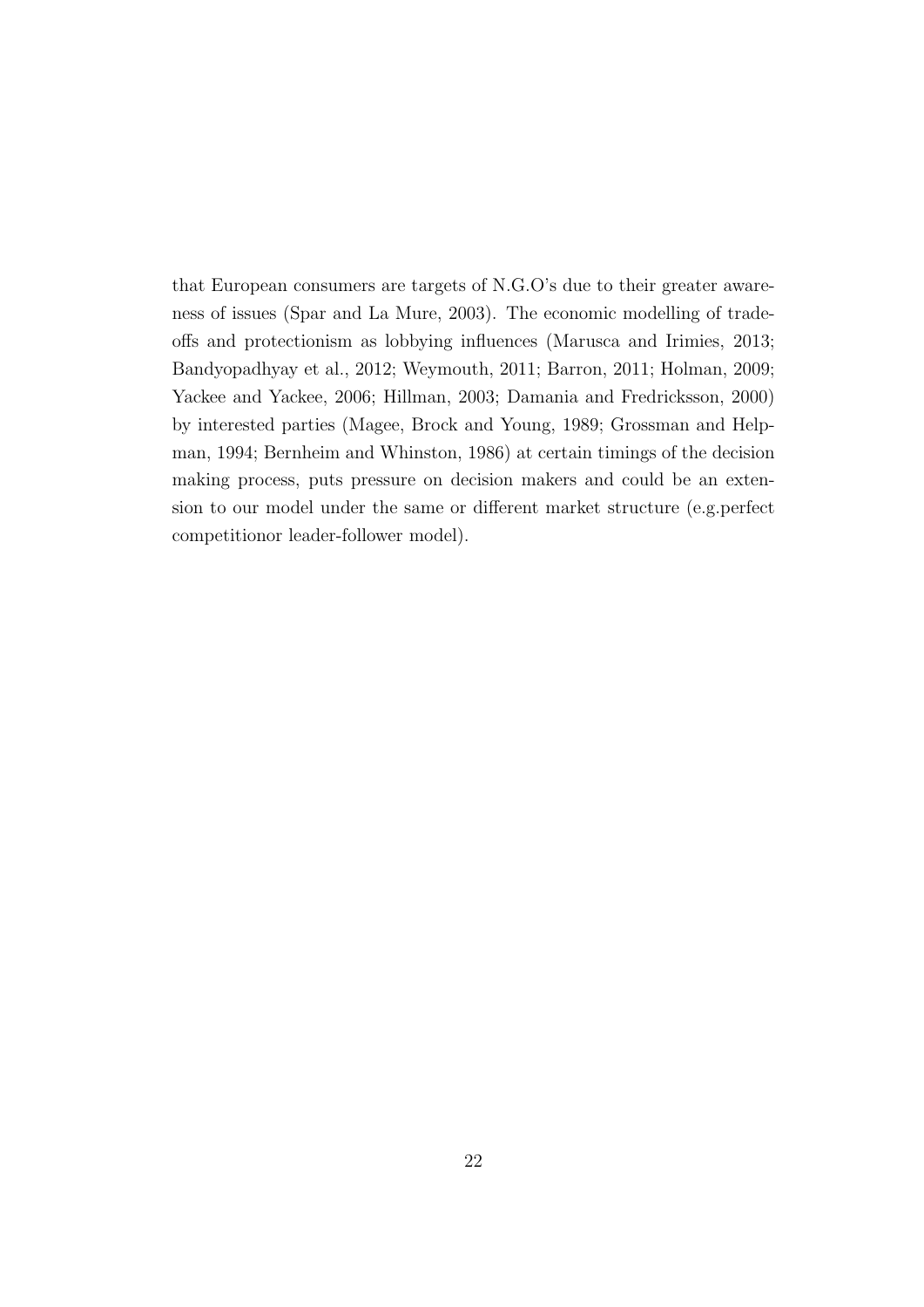# 6 Appendix

# 6.1 Ex-ante scenario - Monopoly

### 6.1.1 Stage 2: Firm decides on output

We calculate the First Order Conditions  ${\rm (FOC)^{16}}$ 

$$
\frac{\partial \Pi_1}{\partial q} = a - 2q(1+c) = 0\tag{14}
$$

and solving with respect to  $q$  the firm's level of production and the analogous profits are

$$
\bar{q}_1 = \frac{a}{2(1+c)}\tag{15}
$$

$$
\Pi_1^* = \bar{q}_1^2 (1+c) - (k-1)^2 \tag{16}
$$

where the subscript 1 indicates the first scenario (ex-ante).

### 6.1.2 Stage 1: Regulator decides for technology

After the substitution of (6) into (1) we have

$$
SW_1^* = (b-1)[(k-1)^2 - \frac{a^2}{4(1+c)}] + \frac{ab(a-4(1+c)ek)}{8(1+c)^2}
$$
(17)

and from the FOC we obtain  $17$ 

$$
\frac{\partial SW_1^*}{\partial k} = 2(b-1)(k-1) - \frac{abe}{2(1+c)} = 0 \tag{18}
$$

yielding the optimum technology

$$
\bar{k}_1 = 1 - \frac{abe}{4(1-b)(1+c)}\tag{19}
$$

<sup>16</sup>The Second Order Conditions (SOC) are satisfied  $\frac{\partial^2 \Pi}{\partial q^2} = -2(1+c) < 0$ . <sup>17</sup>The SOC is  $\frac{\partial^2 SW^*}{\partial k^2} = 2(b-1)$ , which is negative since  $b < 1$ .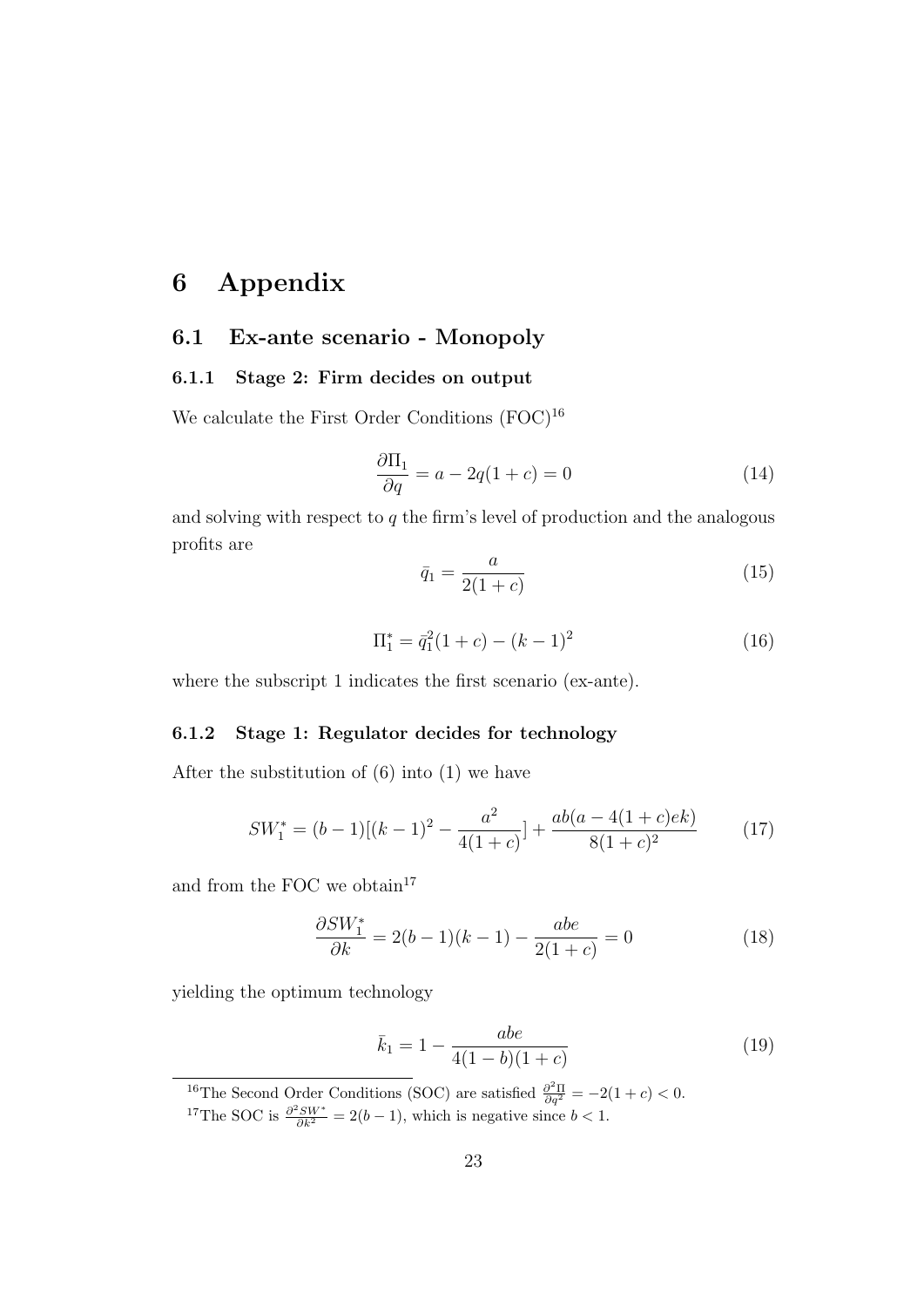where  $\frac{\partial \bar{k}_1}{\partial b}$  < 0 thus, the technological choice is reducing in b or the higher the value of the parameter  $b$  the less polluting the technological choice  $k$  is. We substitute all the results to the initial equations and therefore we have the results for the ex-ante case. Particularly, the profits are given by

$$
\bar{\Pi}_1 = \frac{a^2(1 - \frac{b^2e^2}{4(b-1)^2(1+c)})}{4(1+c)}
$$
\n(20)

and the price of good in the market is

$$
\bar{p}_1 = a - \frac{a}{2(1+c)}\tag{21}
$$

After substituting the technology to the Social Welfare (8) we obtain:

$$
S\bar{W}_1 = \frac{-aA + a^2b^2e^2}{16(b-1)(1+c)^2}
$$
\n(22)

where  $A = (b-1)(2a(2c(b-1) + b - 2) + 8b(1+c)e)$ 

Also, the firm's emissions are

$$
\bar{y}_1 = \frac{a(4(b-1)(1+c) + abc)}{8(b-1)(1+c)^2} \tag{23}
$$

where  $\frac{\partial \bar{y}_1}{\partial b}$  < 0 thus, emissions' level is decreasing in b. Finally, the damage to the environment is equal to  $\overline{DF}_1 = e\overline{y}_1$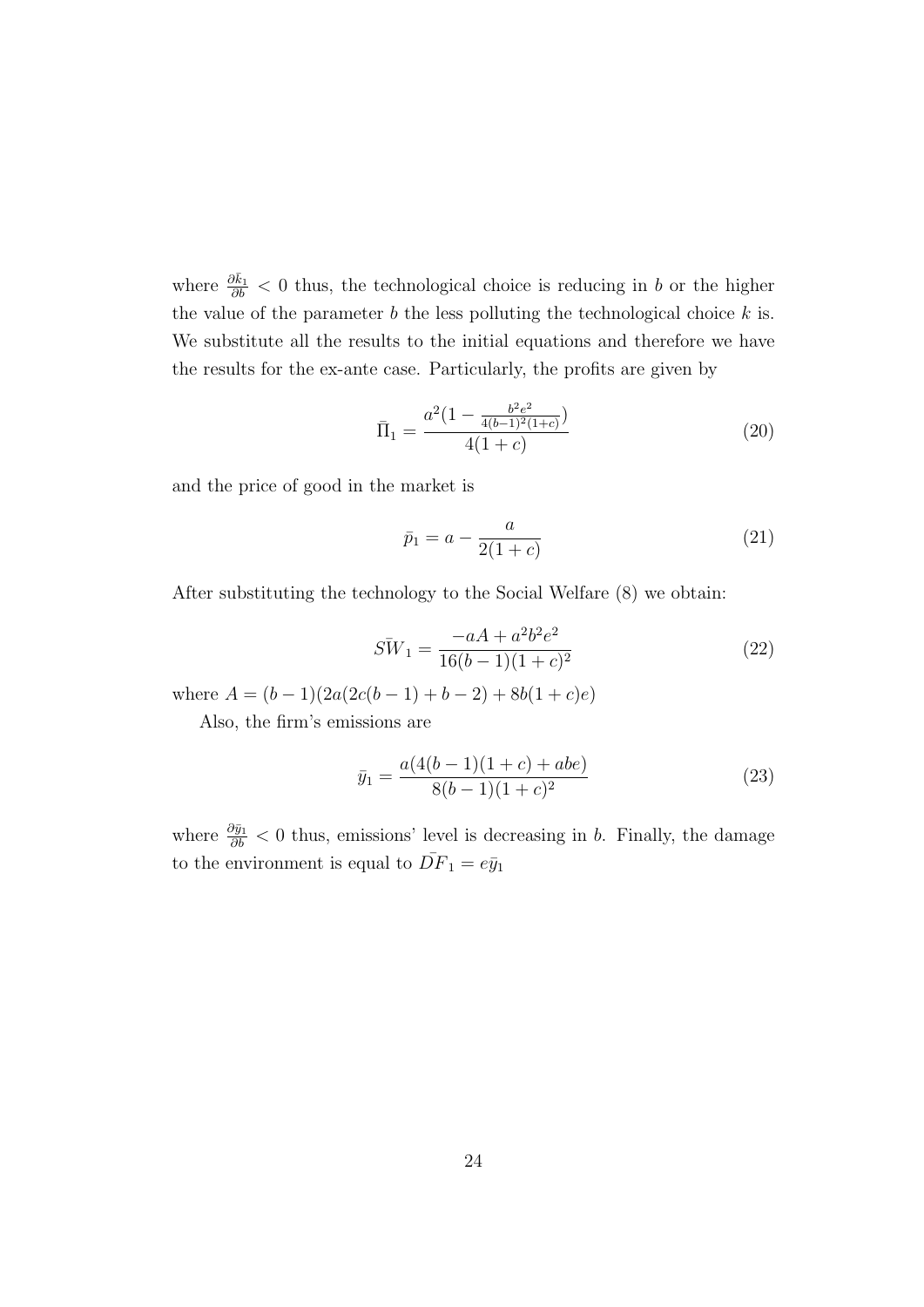### 6.2 Ex-post scenario - Monopoly

#### 6.2.1 Stage 2: Regulator decides for technology

The regulator decides on the technological level in order to maximize the social welfare. The FOC is equal to:<sup>18</sup>

$$
\frac{\partial SW}{\partial k} = 2(1 - b)(1 - k) - beq = 0 \tag{24}
$$

and solving with respect to  $k$  we have

$$
k_2^* = 1 - \frac{beq}{2(1-b)}
$$
 (25)

where the subscript 2 indicated the ex-post case.

#### 6.2.2 Stage 1: Firm decides on output

After the substitution of  $k^*$  into the profit's equation we have  $\Pi_2 = (a$  $q)q - cq^2 - \frac{b^2 e^2 q^2}{(2b-2)}$  $\frac{b^2e^2q^2}{(2b-2)^2}$ . As usual we calculate the FOC which is<sup>19</sup>

$$
\frac{\partial \Pi_2}{\partial q} = a + \frac{1}{2}(-4 - 4c - \frac{b^2 e^2}{(b-1)^2}) = 0
$$
\n(26)

and solving for  $q$  we calculate the optimum level of output

$$
\bar{q}_2 = \frac{2a}{4 + 4c + \frac{b^2 e^2}{(b-1)^2}}
$$
\n(27)

We substitute  $\bar{q}_2$  into  $k_2^*$  and then we have the optimum technology for this model

$$
\bar{k}_2 = 1 - \frac{a(1-b)be}{4(b-1)^2(1+c) + b^2e^2}
$$
\n(28)

<sup>18</sup>The SOC is negative so, it guaranties the optimum value of  $k_2^*$ . <sup>19</sup>The SOC is negative and equal to  $\frac{\partial^2 \Pi_2}{\partial q^2} = -2 - 2c - \frac{b^2 e^2}{2(-1)^2}$  $rac{b^2e^2}{2(-1+b)^2}$ .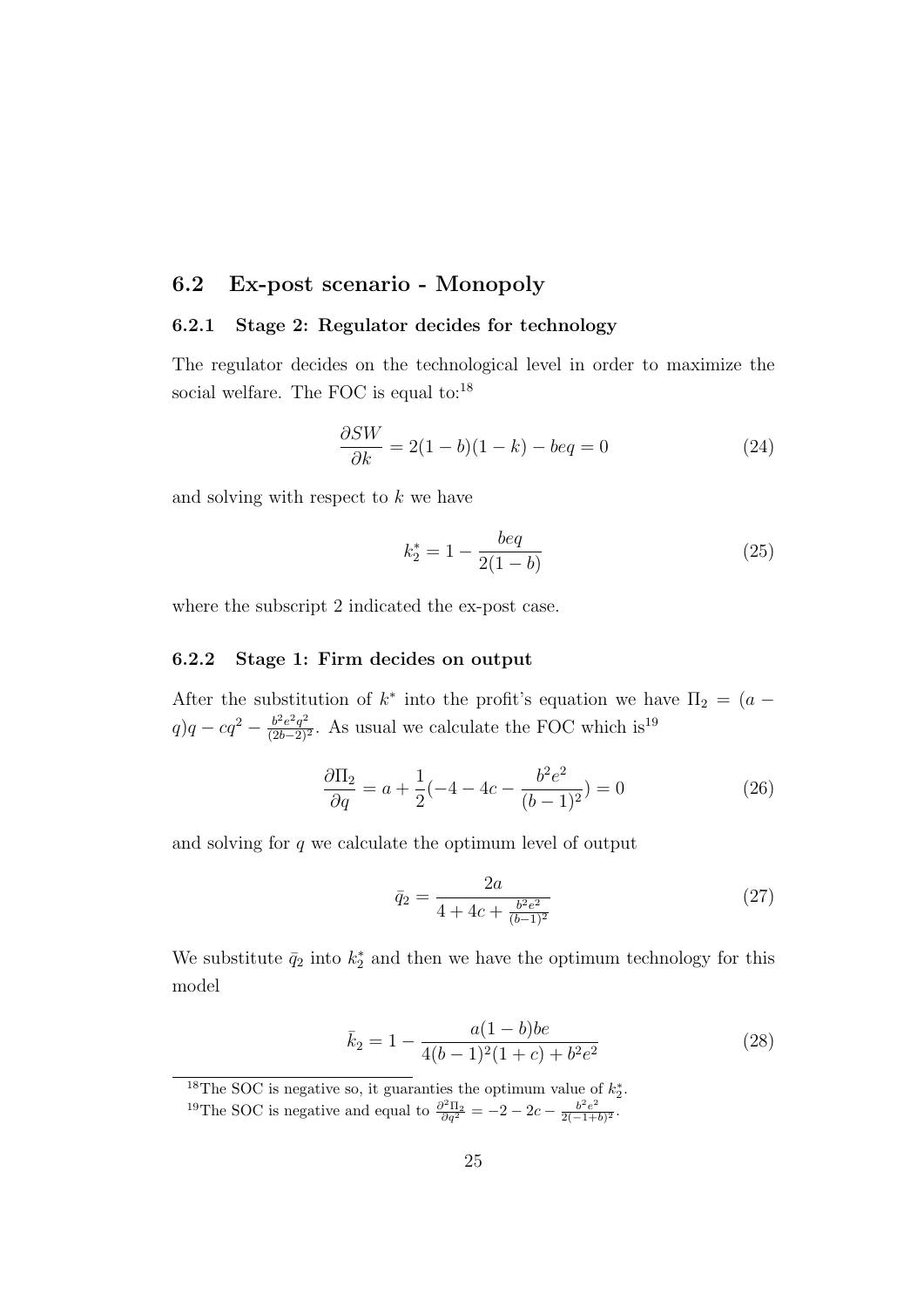Hence, the final results for the ex post model are; profits equals

$$
\bar{\Pi}_2 = \frac{a^2(b-1)^2}{4(b-1)^2(1+c) + b^2e^2}
$$
\n(29)

and price of the good is

$$
\bar{p}_2 = a - \frac{2a}{4 + 4c + \frac{b^2 e^2}{(b-1)^2}}
$$
\n(30)

After the necessary substitutions and calculation we get the Social welfare

$$
S\bar{W}_2 = \frac{a(b-1)^2(X+Y)}{(4(b-1)^2(1+c)+b^2e^2)^2}
$$
\n(31)

where  $X = -8(b-1)^2b(1+c) - 2b^3e^3$  and  $Y = a(b-1)(-2(b-1)(b-2+1))$  $2(b-1)c - 3b^2e^2$ .

The level of the emissions are given by

$$
\bar{y}_2 = 2a(b-1)^2 \left(\frac{1}{L} + \frac{a(b-1)be}{L^2}\right) \tag{32}
$$

where  $L = 4(b-1)^2(1+c) + b^2e^2$ . So, the analogous damage function is  $\bar{DF}_2 = e\bar{y}_2.$ 

# 6.3 Proof of Lemma 1

From the calculation of the difference we take  $\bar{\mathbf{p}}_1 - \bar{\mathbf{p}}_2 = -\frac{\mathbf{a}\mathbf{b}^2\mathbf{e}^2}{2(1+\mathbf{c})(4(\mathbf{b}-1))^2}$  $\frac{2(1+c)(4(b-1)^2(1+c)+b^2e^2}{2c^2}$ and it is straightforward that it is a negative result since the numerator and the denominator is positive. Thus, the price is lower under the ex-ante case. Also, we calculate  $\bar{\mathbf{q}}_1 - \bar{\mathbf{q}}_2 = \frac{\mathbf{a} \mathbf{b}^2 \mathbf{e}^2}{2(1+\mathbf{c})(4(\mathbf{b}-1))^2}$  $\frac{\mathbf{a} \mathbf{b}^2 \mathbf{e}^2}{2(1+\mathbf{c})(4(\mathbf{b}-1)^2(1+\mathbf{c})+\mathbf{b}^2\mathbf{e}^2}$  which is positive since both numerator and denominator are positive.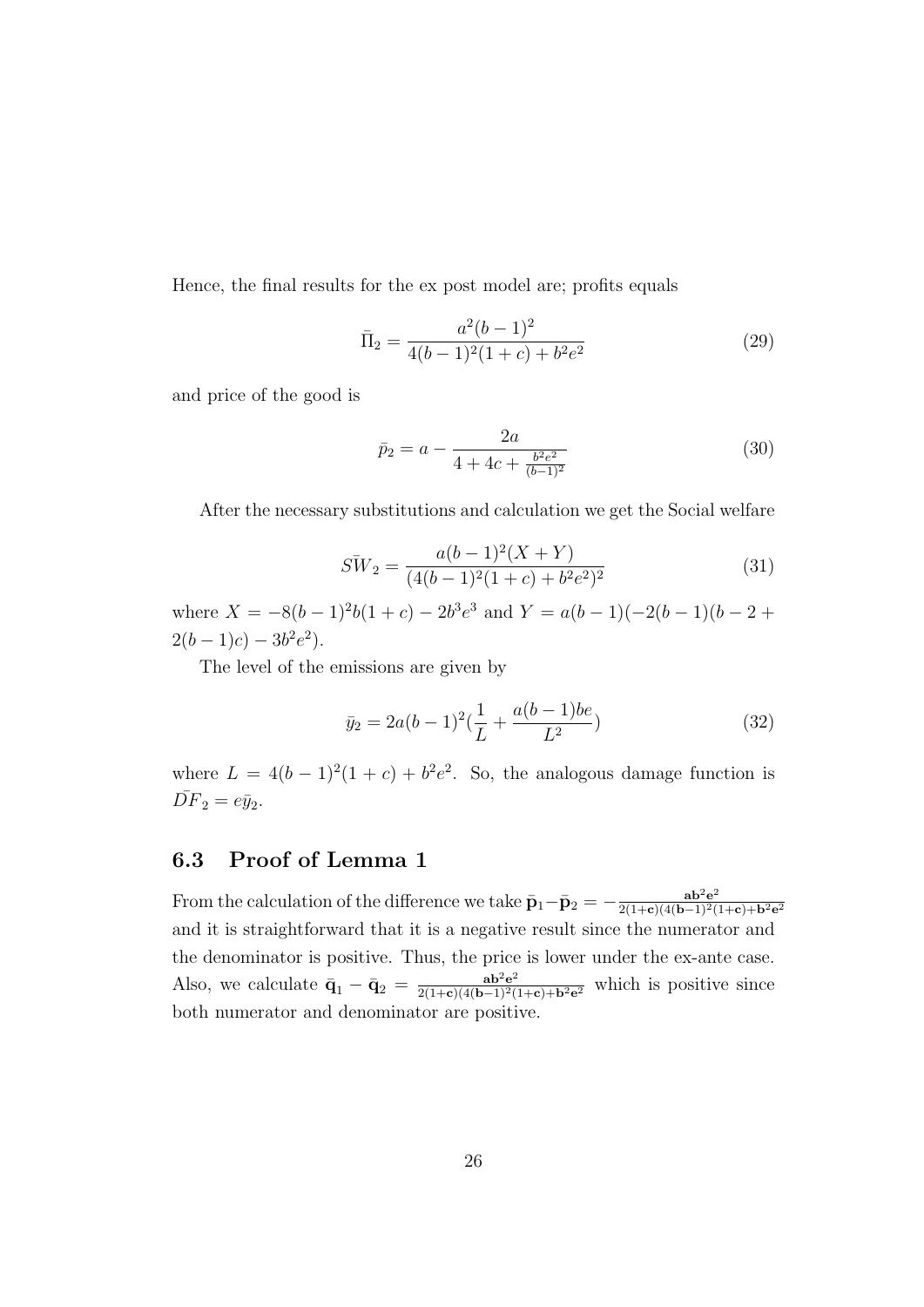# 6.4 Proof of Lemma 2

We calculate  $\bar{k}_1 - \bar{k}_2 = \frac{ab^3e^3}{4(b-1)(1+c)(4(b-1))}$  $\frac{ab^3e^3}{4(b-1)(1+c)(4(b-1)^2(1+c)+b^2e^2)}$  where the denominator is negative since  $b \in (0, 1)$ , thus the technology is "greener" or less polluting under the ex-ante case. Furthermore,  $\bar{\Pi}_1 - \bar{\Pi}_2 = -\frac{a^2b^4e^4}{16(b-1)^2(1+c)^2(4(b-1))^2}$  $\frac{16(b-1)^2(1+c)^2(4(b-1)^2(1+c)+b^2e^2)}{2(b-1)^2(1+c)}$ which is negative (both numerator and denominator are positive) since there is a negative sing in front of the ratio. Hence, the level of the profitsis lower under the ex-ante case.

### 6.5 Ex-ante scenario - Oligopoly

### 6.5.1 Stage 2: Firms decide on output

We calculate the First Order Conditions  $(FOCs)^{20} \frac{\partial \Pi_i}{\partial q_i^*} = a - 2q_i(1+c_i) - q_j = 0$ and solving simultaneously with respect to  $q_i$  we take

$$
\bar{q}_i^{EA} = \frac{a(1+2c_j)}{3+4c_j+4c_i(1+c_j)}
$$
\n(33)

$$
\Pi_i^{EA} = (\bar{q}_i^{EA})^2 (1 + c_i) - (k_i - 1)^2 \tag{34}
$$

where the superscript EA indicates the first scenario (ex-ante).

### 6.5.2 Stage 1: Regulator decides for technology

The Social Welfare is given by  $SW^{EA} = b(CS^{EA} - DF^{EA}) + (1 - b)PS^{EA}$ where  $CS^{EA} = \frac{1}{2}$  $\frac{1}{2}\sum_{i}^{2}$  $\frac{a}{i=1}\bar{q}_{i}^{EA}$ ,  $DF^{EA} = e(k_{i}\bar{q}_{i}^{EA} + k_{j}\bar{q}_{j}^{EA})$  and  $PS^{EA} = \sum_{i=1}^{2} \Pi_{i}^{EA}$ and from the FOC we obtain<sup>21</sup>

$$
\frac{\partial SW^{EA}}{\partial k_i} = 2(b-1)(k_i - 1) - \frac{b(a+2ac_j)e}{3+4c_j+4c_i(1+c_j)} = 0 \tag{35}
$$

<sup>20</sup>The Second Order Condition (SOC) is satisfied  $\frac{\partial^2 \Pi_i}{\partial q_i^2} = -2(1+c_i) < 0$ .

<sup>&</sup>lt;sup>21</sup>The SOC is  $\frac{\partial^2 SW^*}{\partial k^2} = 2(b-1) < 0, \forall b < 1.$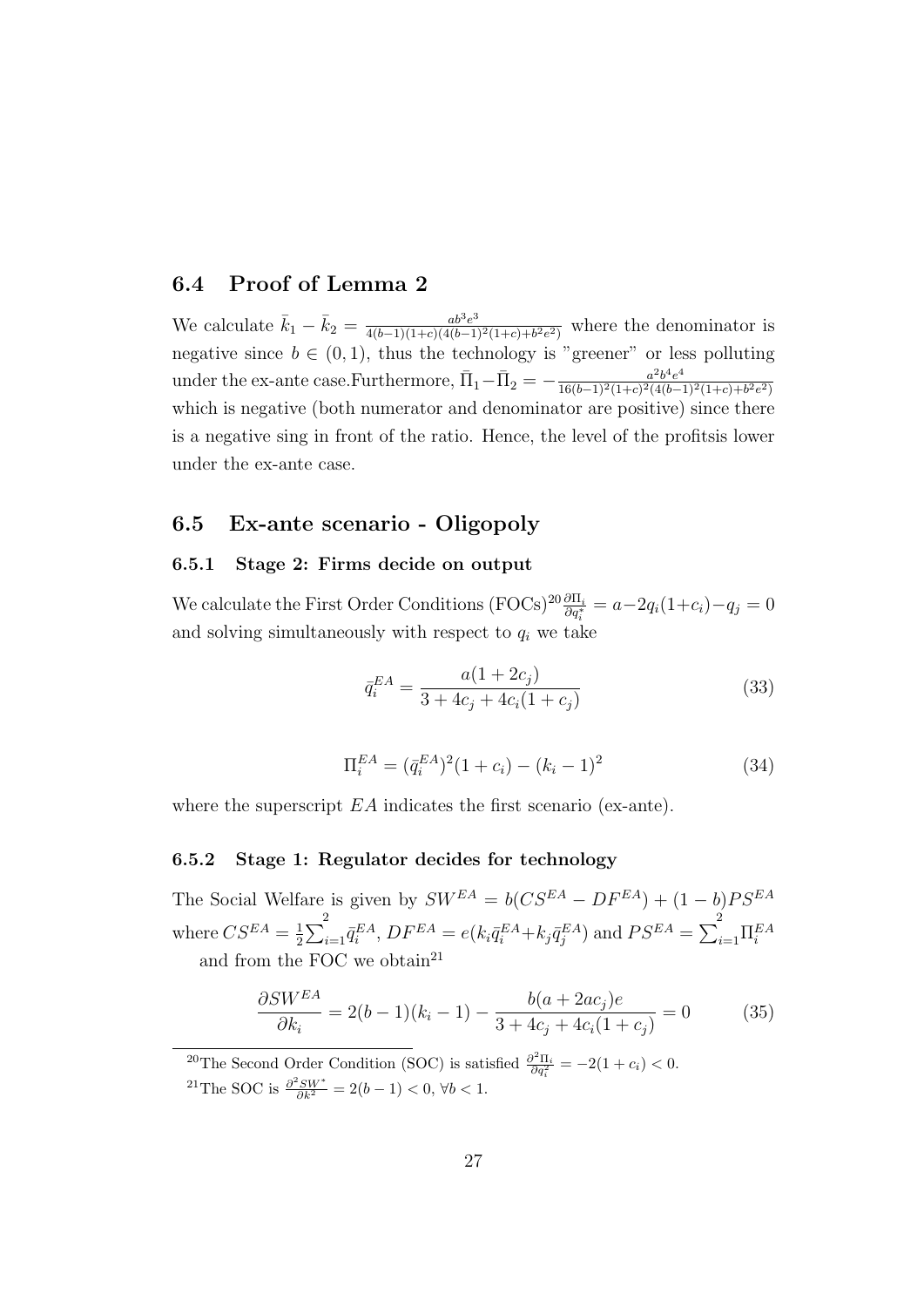yielding the optimum technology

$$
\bar{k}_i^{EA} = 1 + \frac{ab(1+2c_j)e}{2(b-1)(3+4c_j+4c_i(1+c_j))}
$$
\n(36)

After the necessary substitutions the profits are

$$
\bar{\Pi}_i^{EA} = (\bar{q}_i^{EA})^2 \left( \frac{4(b-1)^2 (1+c_i) - b^2 e^2}{4(b-1)^2} \right)
$$
\n(37)

and the price is

$$
\bar{p}_i^{EA} = \frac{a(1+2c_i)(1+2c_j)}{3+4c_j+4c_i(1+c_j)}
$$
\n(38)

The emissions are given by  $\bar{y}_i^{EA} = \bar{q}_i^{EA} \bar{k}_i^{EA}$  and  $DF^{EA} = e\bar{y}_i^{EA}$ . As usual we substitute the above equation into the  $SW^{EA}$  and we take the final  $\bar{SW}^{EA}$ .

# 6.6 Ex-post scenario

### 6.6.1 Stage 2: Regulator decides for technology - Oligopoly

Like in the basic model, the regulator will decide on the level of the technology which maximises the social welfare. The FOC is equal to: $22$ 

$$
\frac{\partial SW}{\partial k_i} = 2(b-1)(k_i - 1) - beq_i = 0,
$$
  
\n
$$
\frac{\partial SW}{\partial k_j} = 2(b-1)(k_j - 1) - beq_j = 0,
$$
\n(39)

and solving simultaneously we have

$$
k_i^{EP} = 1 + \frac{beq_i}{2(b-1)}, k_j^{EP} = 1 + \frac{beq_j}{2(b-1)}
$$
(40)

where the superscript  $EP$  indicates the ex-post case.

<sup>&</sup>lt;sup>22</sup>The SOC is negative  $(2(b-1))$  so, it guaranties the optimum value of k.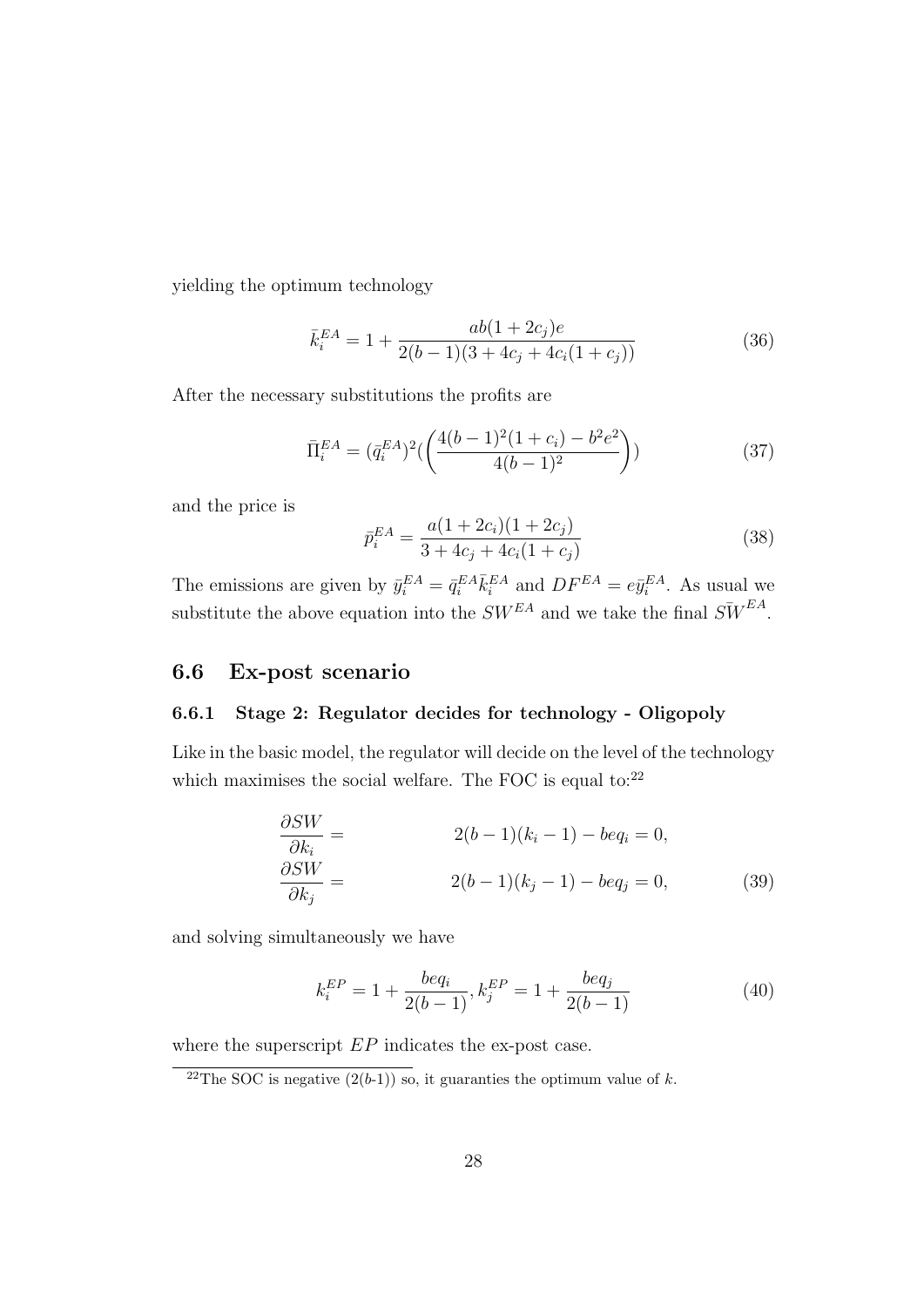### 6.6.2 Stage 1: Firms decide on output

After the substitution of  $k_i^{EP}$  into the profit's equation we have  $\Pi_i^{EP}$  =  $q_i(a + (-1 - c_i - \frac{b^2 e^2}{4(b-1)^2})q_i - q_j)$  and the FOCs are<sup>23</sup>

$$
\frac{\partial \Pi_i^{EP}}{\partial q_i} = a + (-2 - 2c_i - \frac{b^2 e^2}{(b-1)^2})q_i - q_j = 0 \tag{41}
$$

where the optimum level of output is

$$
\bar{q}_i^{EP} = \frac{4aG^4(1+2c_j) + 2aG^2b^2e^2}{4G^4F + 4G^2b^2(2+c_i+c_j)e^2 + b^4e^4}
$$
(42)

where  $G = b - 1$ ,  $F = 3 + 4c_j + 4c_i(1 + c_j)$ . Moreover, the optimum level of technology (after the substitution) equals ¯k EP <sup>i</sup> = 2aG<sup>3</sup> b(1+2c<sup>j</sup> )e+aGb3e 3  $4G^4F + 4G^2b^2(2+c_i+c_j)e^2 + b^4e^4$ and similar we take the level of the emissions  $\bar{y}_i^{EP} = \bar{q}_i^{EP} \bar{k}_i^{EP}$ , the damage equation  $DF^{EP} = e\bar{y}_i^{EP}$ , the price  $\bar{p}_i^{EP} = a - \bar{q}_i^{EP} - \bar{q}_j^{EP}$ , the profits  $\Pi_i^{EP} = \bar{q}_i^{EP}$  $\bar{q}^{EP}_i(a+(-1-c_i-\frac{b^2e^2}{4(b-1)^2})\bar{q}^{EP}_i-\bar{q}^{EP}_j)$  and the social welfare  $S\bar{W}^{EP}$  (the last results are characterised by complex and long equations).

<sup>23</sup>The SOC is  $\frac{\partial^2 \Pi_i}{\partial q_i^2} = -2 - 2c_i < 0$ .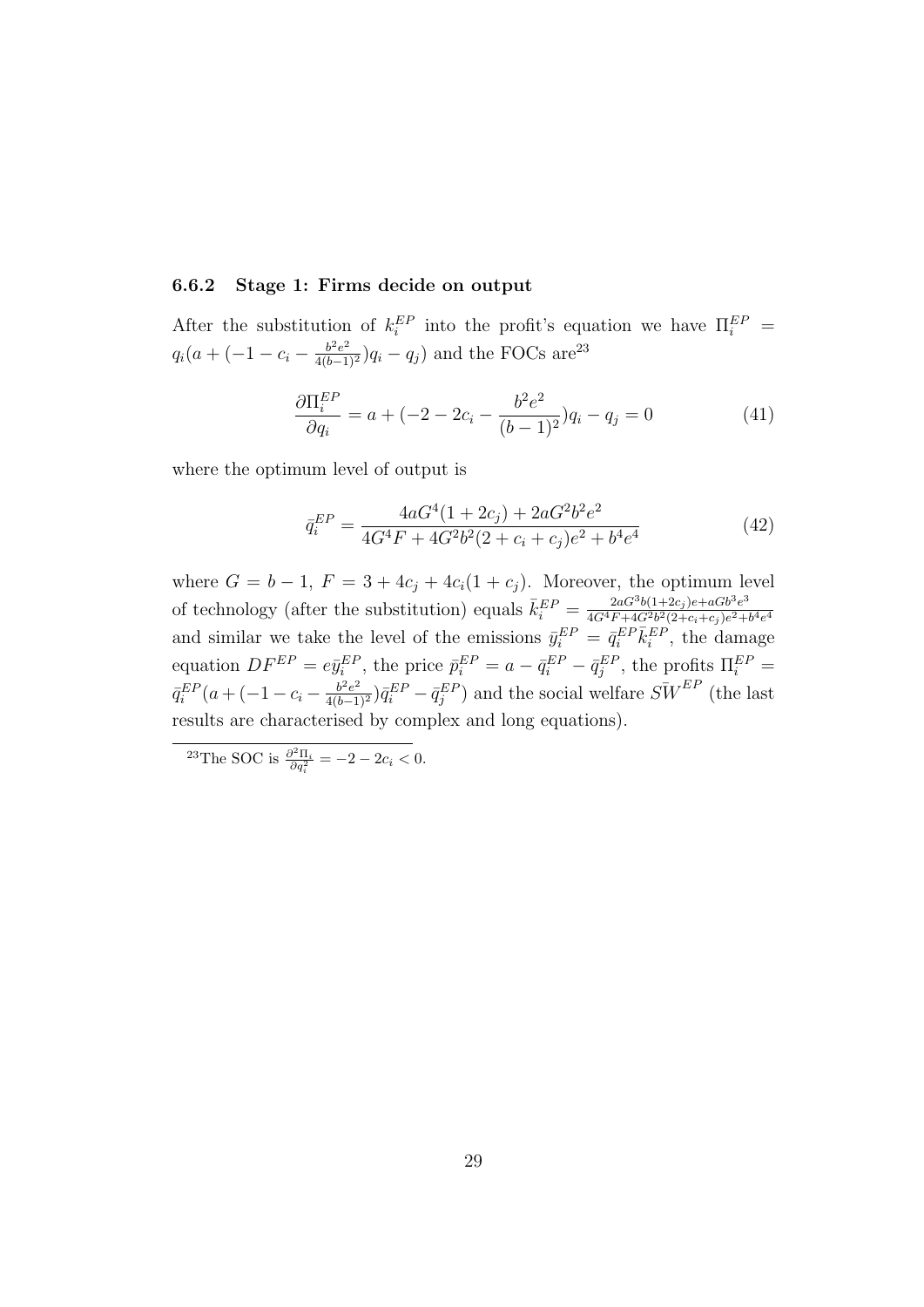# 7 References

- 1. Aguilera, R.V. and Jackson, G. (2003). The cross national diversity of corporate governance: dimensions and determinants. Academy of Management Review, 28, 447-465.
- 2. Asproudis, E. and Gil-Moltó, M. J. (2015). Green trade unions: Structure, wages and environmental technology. Environmental and Resource Economics, 60, 165-189.
- 3. Asproudis, E. and Gil-Moltó, M. J. (2014). Pollution and environmentalists participation in Emissions Trading Systems. Srategic Behavior and the Environment, 4, 59-87.
- 4. Baldwin, R. (2011) 21st century regionalism: Filling the gap between 21st century trade and 20th century trade rules, Staff working paper ERSD, No. 2011-08
- 5. Bandyopadhyay, S., Lahiri, S. and Wall, H. J. (2012). Cross-border lobbying in preferential trading agreements: Implications for external tariffs and welfare. Review of International Economics, 20, 1034-1045.
- 6. Barron, A. (2011). Exploring national culture's consequences on international business lobbying. Journal of World Business, 46, 320-327.
- 7. Berman, E. and Bui, L. T. (2001). Environmental regulation and productivity: evidence from oil refineries. Review of Economics and Statistics, 83, 498-510.
- 8. Bernheim, D. and Whinston, M. (1986). Menu auctions, resource allocation, and economic influence. Quarterly Journal of Economics, 101, 1-31.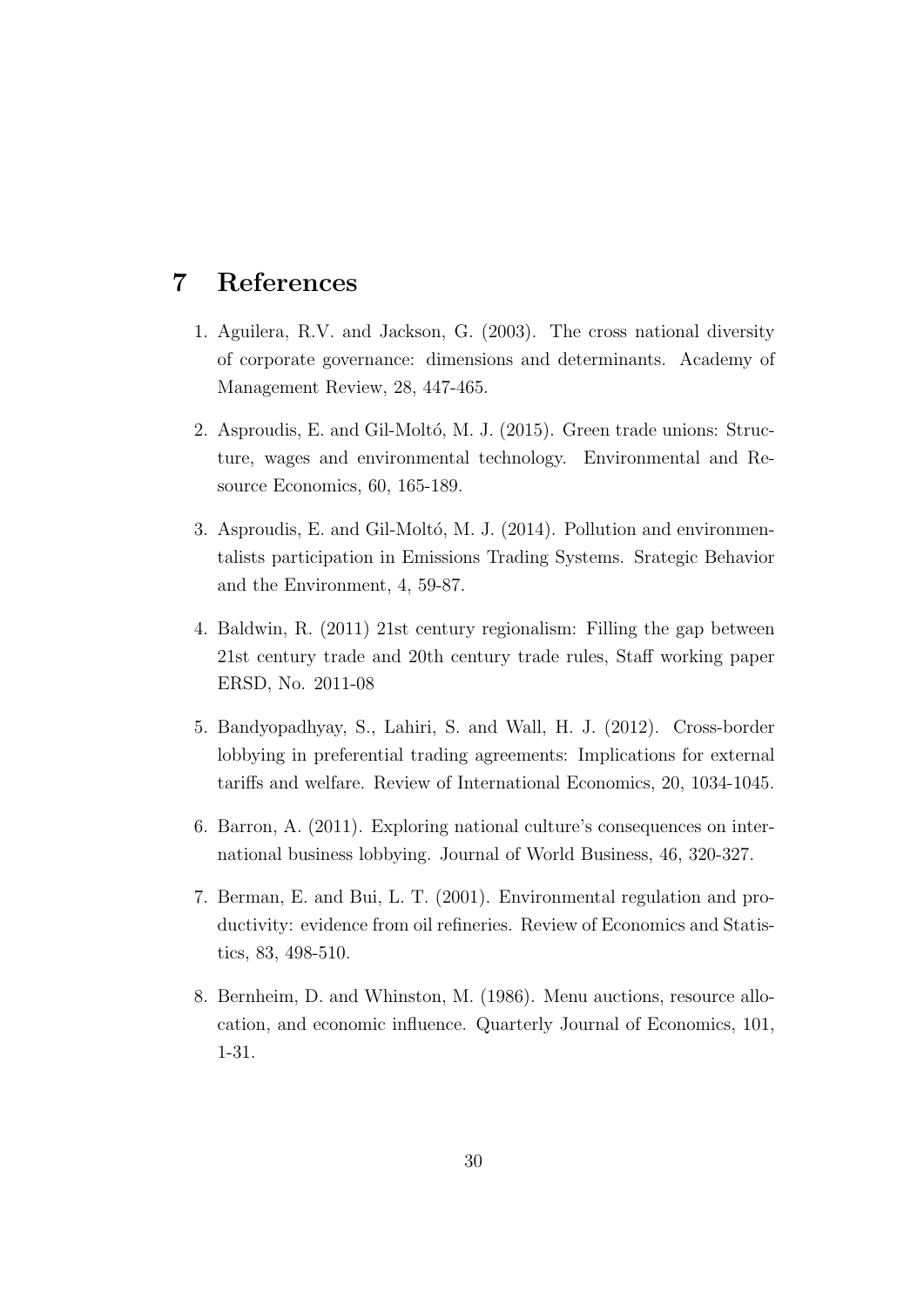- 9. Bibas, R., Mejean, A. and Hamdi-Cherif, M. (2015). Energy efficiency policies and the timing of action: An assessment of climate mitigation costs. Technological Forecasting and Social Change, 90, 137-152.
- 10. Borras, S. and Edquist, C. (2013). The choice of innovation policy instruments. Technological Forecasting and Social Change, 80, 1513- 1522.
- 11. Borzel, T. and Risse, T. (2000). When Europe hits home: Europeanisation and domestic change. European Integration Online Papers, Eiop, Vol.4, No.15.
- 12. Chao, H-P. and Wilson, R. (1993). Option value of emission allowances. Journal of Regulatory Economics, 5, 233-249.
- 13. Coen, D. (1999). The impact of U.S. lobbying practice on the European business–government relationships. California Management Review, 41, 27-44.
- 14. Conyon, M., Judge, W. Q. and Useem, M. (2011). Corporate Governance and the 2008–09 Financial Crisis. Corporate Governance: An International Review, 19, 399-404.
- 15. Damania, R. and Fredriksson, P. G. (2000). On the formation of industry lobby groups. Journal of Economic Behavior and Organization, 41, 315-336.
- 16. Denicolo, V. (1999). Pollution-reducing innovations under taxes or permits. Oxford Economic Papers, 51, 184-199.
- 17. Dubiel-Teleszynski, T. (2011). Nonlinear dynamics in a heterogeneous duopoly game with adjusting players and diseconomies of scale. Communications in Nonlinear Science and Numerical Simulation, 16, 296- 308.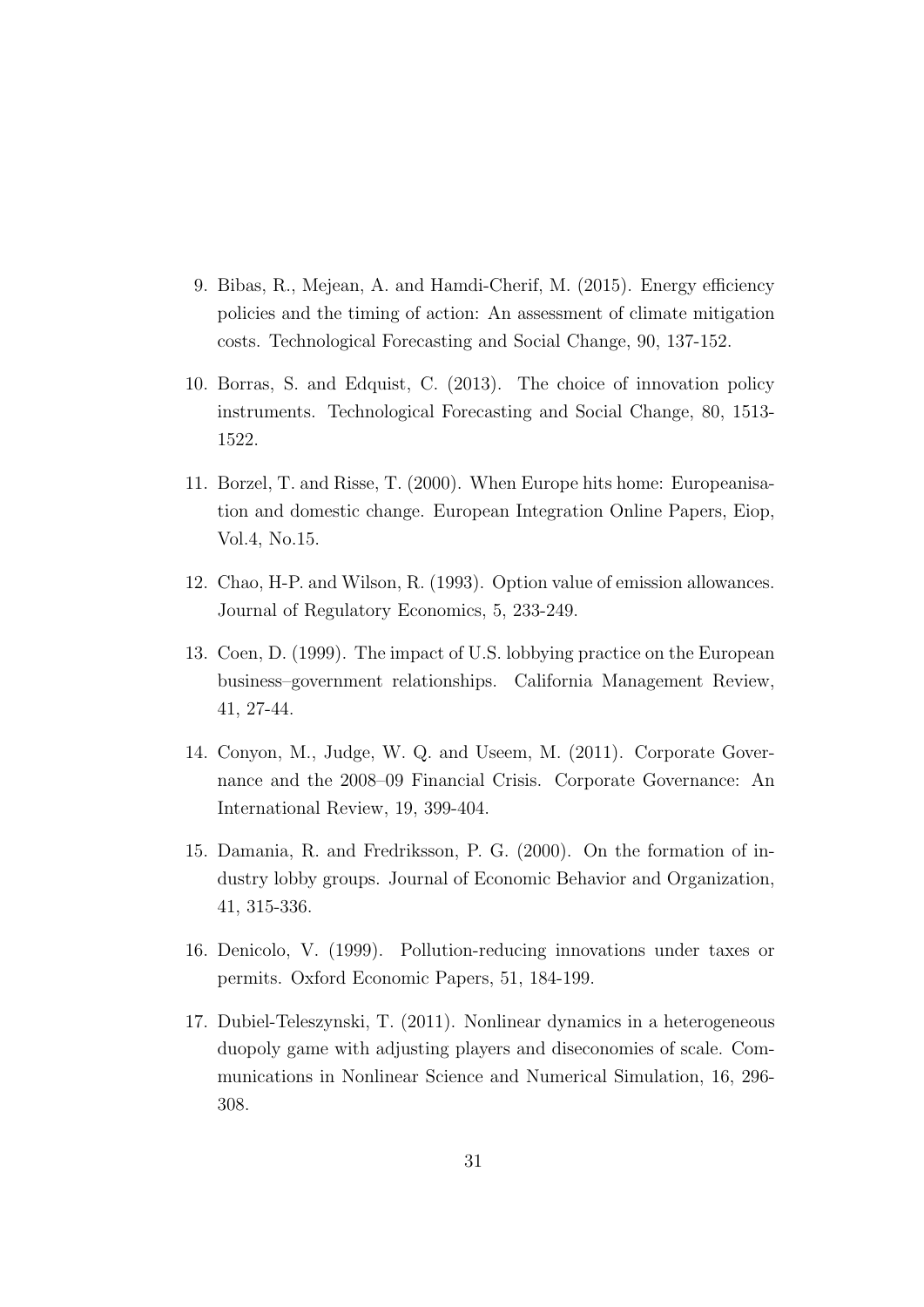- 18. Elliott, E. D., Ackerman, B. A. and Millian, J. C. (1985). Toward a theory of statutory evolution: The federalization of environmental law. Journal of Law, Economics, and Organization, 1, 313-340.
- 19. Farazmand, A. (1999). Globalization and public administration. Public Administration Review, 59, 509-522.
- 20. Flores, R., Aguilera, R. V., Mahdian, and Vaaler, P. M. (2013). How well do supranational regional grouping schemes fit international business research models and quest. Journal of International Business Studies, 44, 451-474.
- 21. Freeman, R. E., Martin, K. and Parmar, B. (2007). Stakeholder capitalism. Journal of Business Ethics, 74, 303-314.
- 22. Friedman, M. (1962). Capitalism and Freedom. Chicago, University of Chicago Press.
- 23. Goulder, L. H. and Mathai. K.  $(2000)$ . Optimal  $CO<sub>2</sub>$  abatement in the presence of Induced Technological Change. Journal of Environmental Economics and Management, 39, 1-38.
- 24. Groll, T. and Ellis, C. J. (2013). A simple model of the commercial lobbying industry (No. 4110). CESifo Working Paper: Public Finance.
- 25. Grossman, G. and Helpman, E. (1994). Protection for sale. American Economic Review, 84, 833-850.
- 26. Hamilton, D.S. and Quinlan, J.P. (2011). The Transatlantic Economy : Annual Survey of Jobs, Trade and Investment between the United States and Europe. Centre for Transatlantic Relations, The Paul H. Nitze School of Advanced International Studies, Johns Hopkins University. Washington. Available at http://transatlantic.saisjhu.edu/publications/books/Transatlantic Economy 2011/te 2011.pdf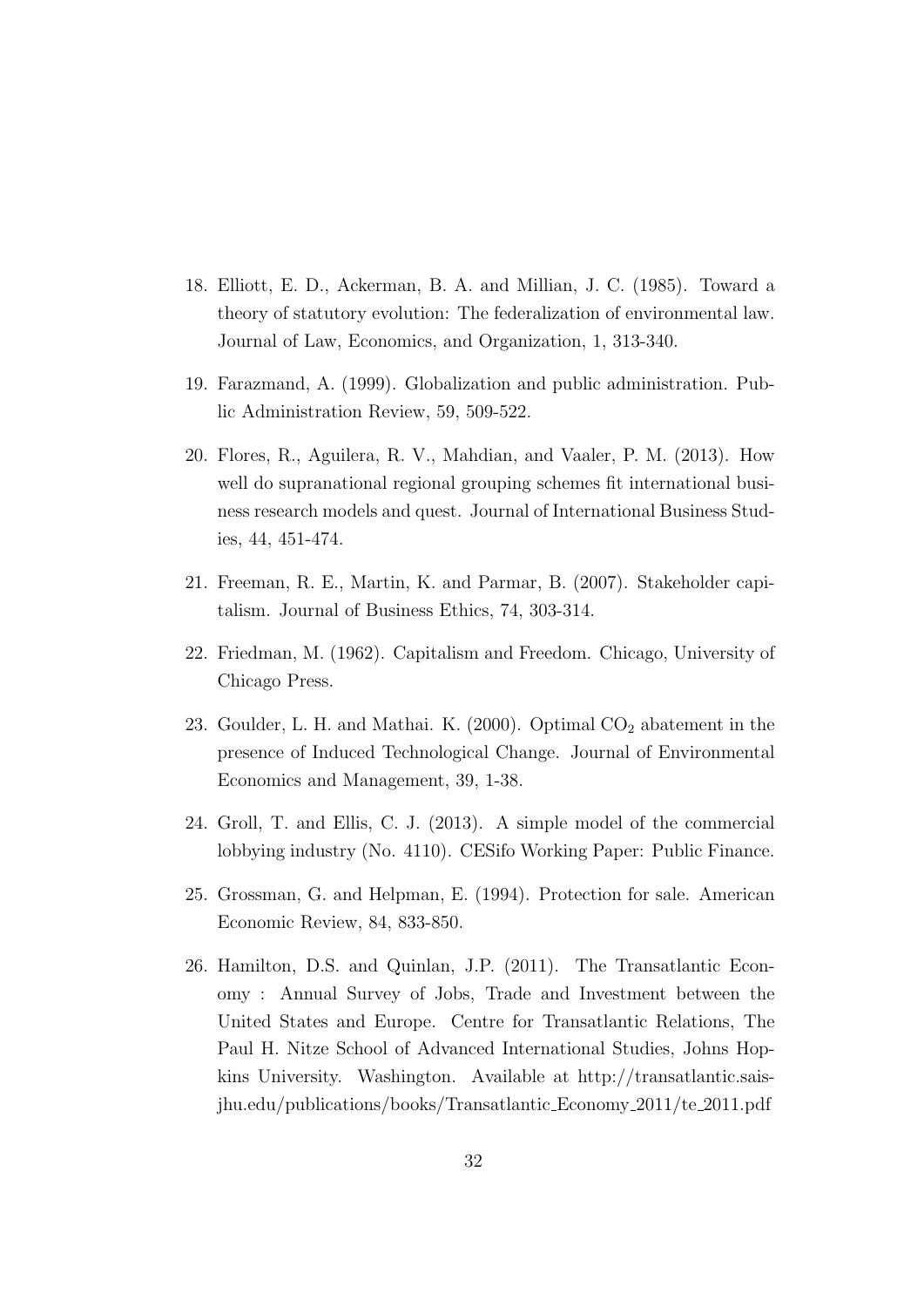- 27. Hay, C. and Rosamond, B. (2002) Globalisation, European integration and the discursive construction of economic imperatives. Journal of European Public Policy, 9, 147-167.
- 28. Henning, C. R. and Kessler, M. (2012). Fiscal Federalism: U.S. History for Architects of Europe's Fiscal Union (January 10, 2012). Peterson Institute for International Economics Working Paper No. 2012-1. Available at SSRN: http://ssrn.com/abstract=1982709 or http://dx.doi.org/10.2139/ssrn.
- 29. Helfand, G. E. (1991). Standards versus Standards: The Effects of Different Pollution Restrictions. The American Economic Review, 81, 622-634.
- 30. Hillman, A. J. (2003). Determinants of political strategies in U.S. multinationals, Business and Society journal, 42, 455-484.
- 31. Hiriart, Y., Martimort, D. and Pouyet, J. (2004). On the optimal use of ex ante regulation and ex post liability. Economics Letters, 84, 231-235.
- 32. Holman, C. (2009). Lobbying reform in the United States and the European Union: progress on two continents. Interest Groups and Lobbying, citizen.org (Public citizen), pg 267-296.
- 33. Holzinger, K., Knill, C. and Sommerer, T. (2008). Environmental policy convergence: The impact of international harmonization, transnational communication, and regulatory competition. International Organization, 62, 553-587.
- 34. Innes, R., and Bial, J.J. (2002). Inducing innovation in the environmental technology of oligopolistic firms. Journal of Industrial Economics, 50, 265-287.
- 35. Jaffe, A. B. and Stavins, R. N. (1995). Dynamic incentives of environmental regulations: The effects of alternative policy instruments on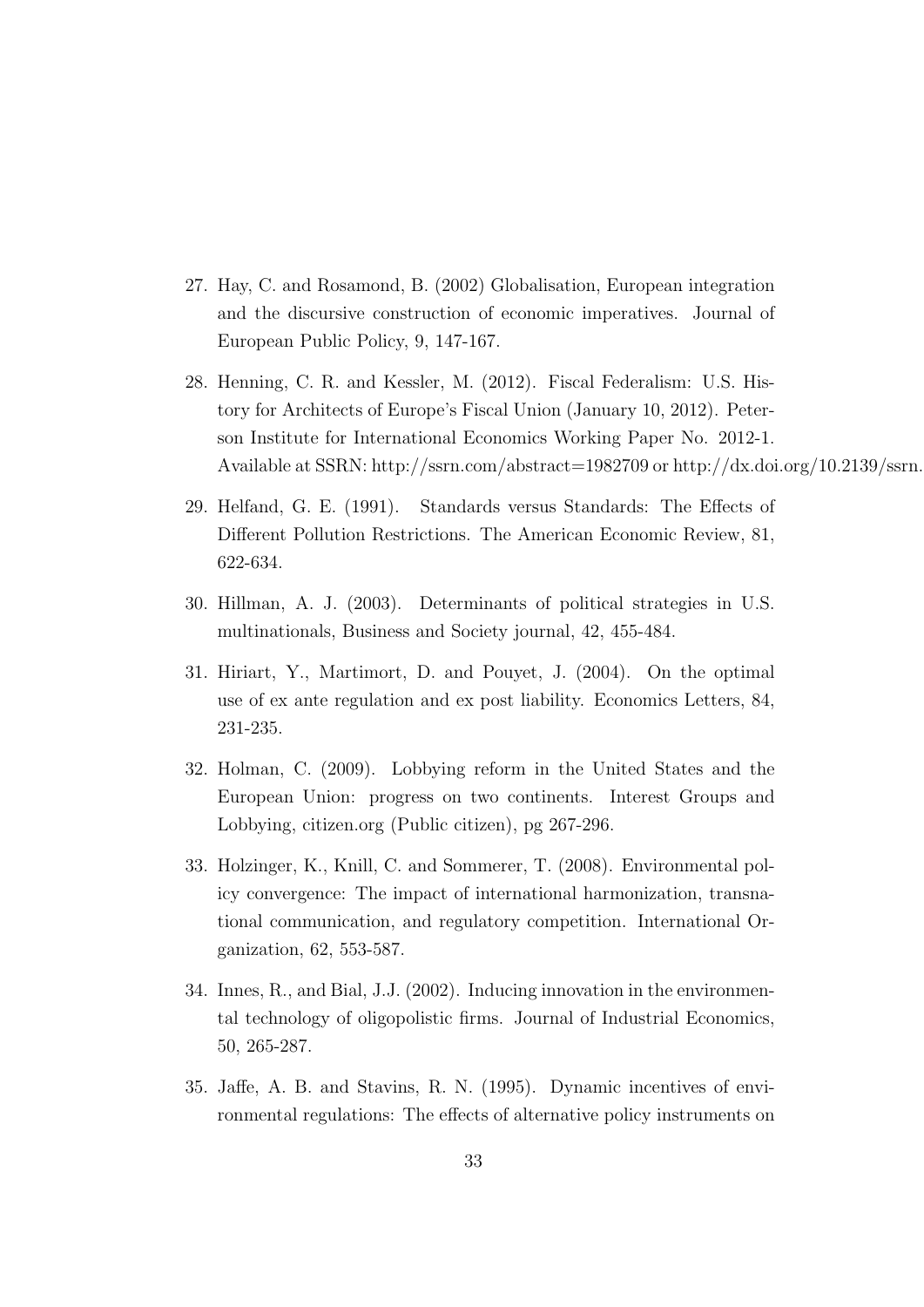technology diffusion. Journal of Environmental Economics and Management, 29, 43-63.

- 36. Kakabadse, A. P. and Kakabadse, N. K. (2012). Beyond Lobbying: Analysis of European Wide Corporate/Government Relations. Report funded by Academy of Business in Society, October.
- 37. Kakabadse, N.K., Kakabadse, A., Kouzmin, A. and Pesqueux, Y. (2013). Rethinking the ontology of the shareholder model of the corporation. Society and Business Review, 8, 55-70.
- 38. Kee, Hiau Looi. (2002). Markups, returns to scale, and productivity: A case study of Singapore's manufacturing sector. World Bank Policy Research Working Paper 2857.
- 39. Keohane, N. O. (2002). Environmental policy and the choice of abatement technique: evidence from coal-fired power plants. Paper presented at 2nd world congress of environmental and resource economists, June 2002, Monterrey, CA
- 40. Kennedy, P. W. (1999). Learning about environment damage: Implications for emissions trading. Canadian Journal of Economics, 32, 1313-1327.
- 41. Kennedy, P., and Laplante, B. (1999) Environmental policy and time consistency: emission taxes and emissions trading. in Petrakis, E., Sartzetakis, E. S., and Xepapadeas, A. (ed.) Environmental regulation and market power. Edward Elgar: U.K.
- 42. Khan, N., Asproudis, E. and Kakabadse, N. K. (2014). Transatlantic regulatory timing of policy innovations: The case of renewable energy. In Kakabadse, A. and Schepers, S., (Eds.) Rethinking the Future of Europe: A Challenge of Governance. Palgrave Macmillan.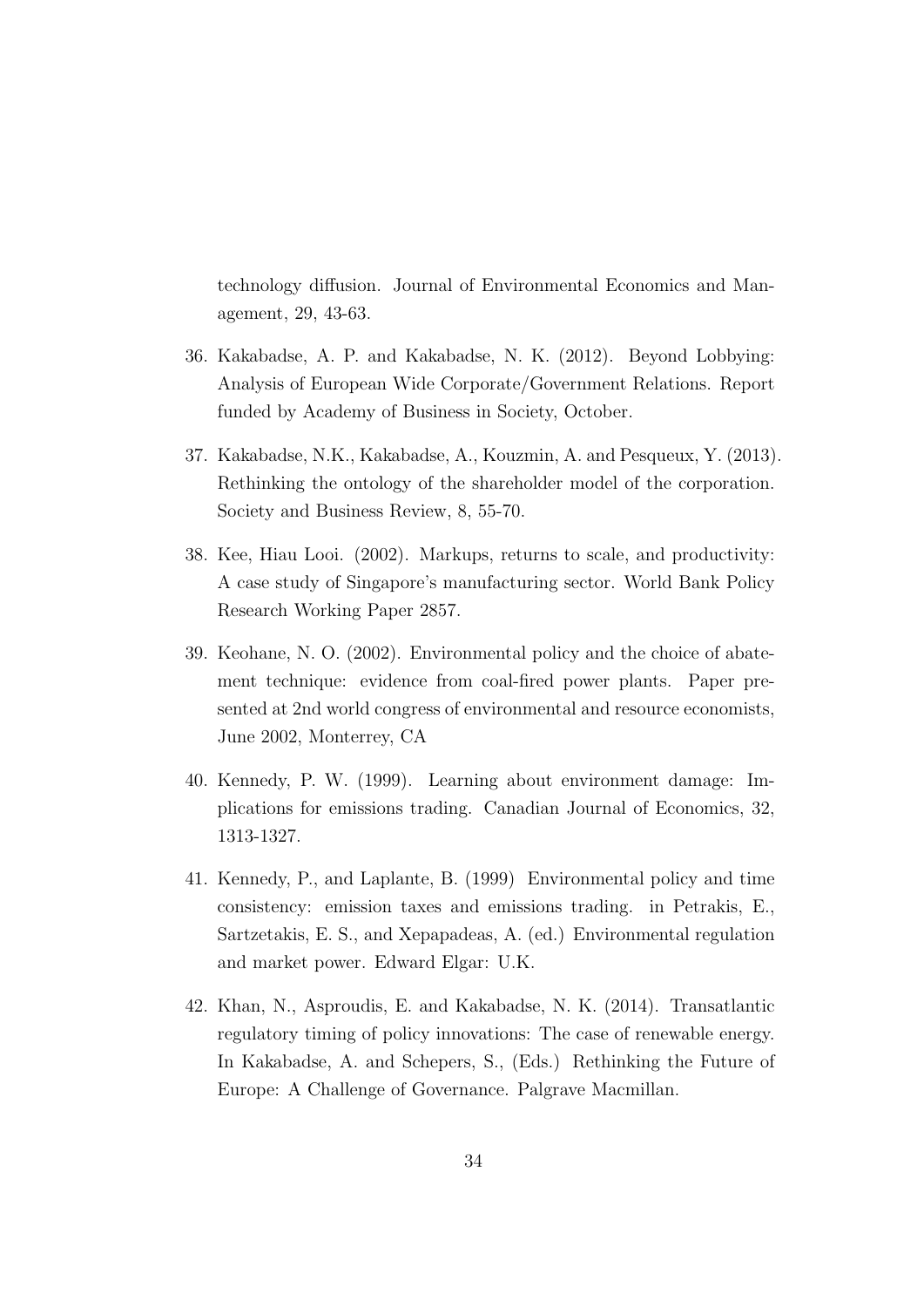- 43. Knyght, R., Kakabadse, N., and Kakabadse, A. P. (2011) When rules and principles are not enough: insiders' views and narratives on the global financial crises. Journal of Change Management, 11, 45-67.
- 44. Kolstad, C., Ulen, T., and Johnson, G. (1990). Ex post liability for harm vs. ex ante safety regulation: substitutes or complements? American Economic Review, 80, 888-901.
- 45. Magee, S.P., Brock, W.A., and Young, L. (1989). Black hole tariffs and endogenous policy theory: Political economy in general equilibrium. Cambridge University Press, Cambridge.
- 46. Matten, D., and Moon, J. (2008). "Implicit" and "explicit" CSR: A conceptual framework for a comparative understanding of corporate social responsibility. Academy of management Review, 33, 404-424.
- 47. Marusca, L., and Irimies, C. (2013) Models of lobby in Europe. Journal of Media Research – Revista de Studii Media, 1, 56–62.
- 48. Montero, J. P. (2002). Permits, standards, and technology innovation. Journal of Environmental Economics and Management, 44, 23-44.
- 49. Onetti, A., Zucchella, A., Jones, M.V. and McDougall-Covin, P.P.(2012). Internationalization, innovation and entrepreneurship: business models for new technology-based firms. Journal of Management and Governance, 16, 337-368.
- 50. Parry, I. W., Pizer, W. A. and Fischer, C. (2003).How large are the welfare gains from technological innovation induced by environmental policies?. Journal of Regulatory Economics, 23, 237-255.
- 51. Puller, S. (2006). The strategic use of innovation to influence regulatory standards. Journal of Environmental Economics and Management, 52, 690-706.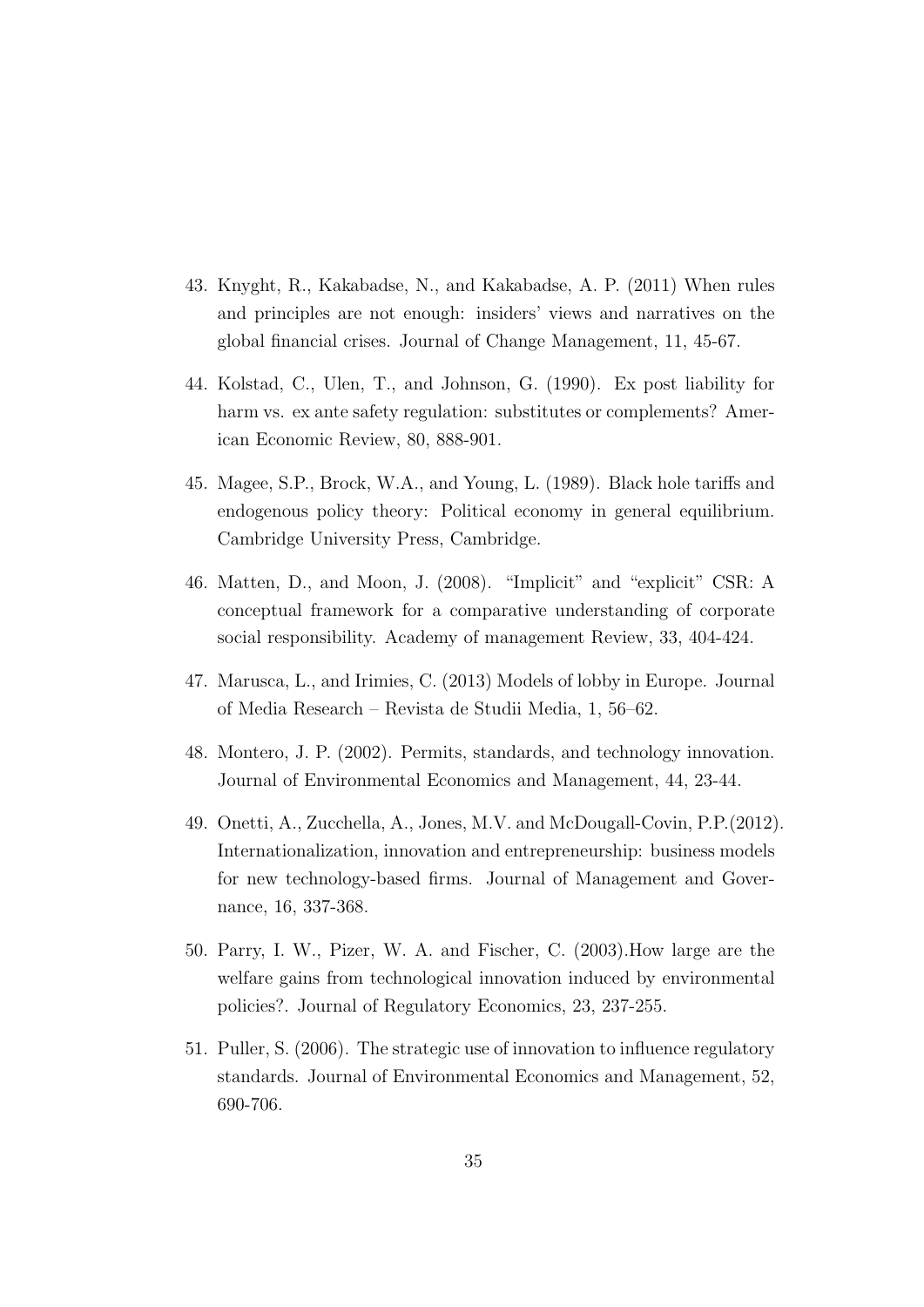- 52. Requate, T. (2005a).Dynamic incentives by environmental policy instruments - a survey. Ecological Economics, 54, 175-195.
- 53. Requate, T. (2005b).Timing and commitment of environmental policy, adoption of new technology, and repercussions on R&D," Environmental and Resource Economics, 31, 175-199
- 54. Schepers, S. (2010) Business-government relations: beyond lobbying. Corporate Governance, 10, 475-483.
- 55. Shadbegian, R. J. and Gray, W. B. (2006). Assessing multi-dimensional performance: environmental and economic outcomes. Journal of Productivity Analysis, 26, 213-234.
- 56. Shaffer, B. (1995). Firm-level responses to government regulation: theoretical and research approaches. Journal of Management, 21, 495-514.
- 57. Shavell, S. (1984). A model of the optimal use of liability and safety regulation. RAND Journal of Economics, 15, 271-280.
- 58. Soltani, B. (2013). The anatomy of corporate fraud: A comparative analysis of high profile american and european corporate scandals. Journal of Business Ethics, 120, 1-24.
- 59. Spar, D. L. and La Mure, L. T. (2003). The power of activism: assessing the impact of NGOs on global business. California Management Review, 45, 78-101.
- 60. Srivastava, R. K., Jozewicz, W. and Singer, C.  $(2001)$ . SO<sub>2</sub> scrubbing technologies: a review. Environmental Progress, 20, 219-227.
- 61. Tobey, J. A. (1990). The effects of domestic environmental policies on patterns of world trade: An empirical test. Kyklos, 43, 191-209.